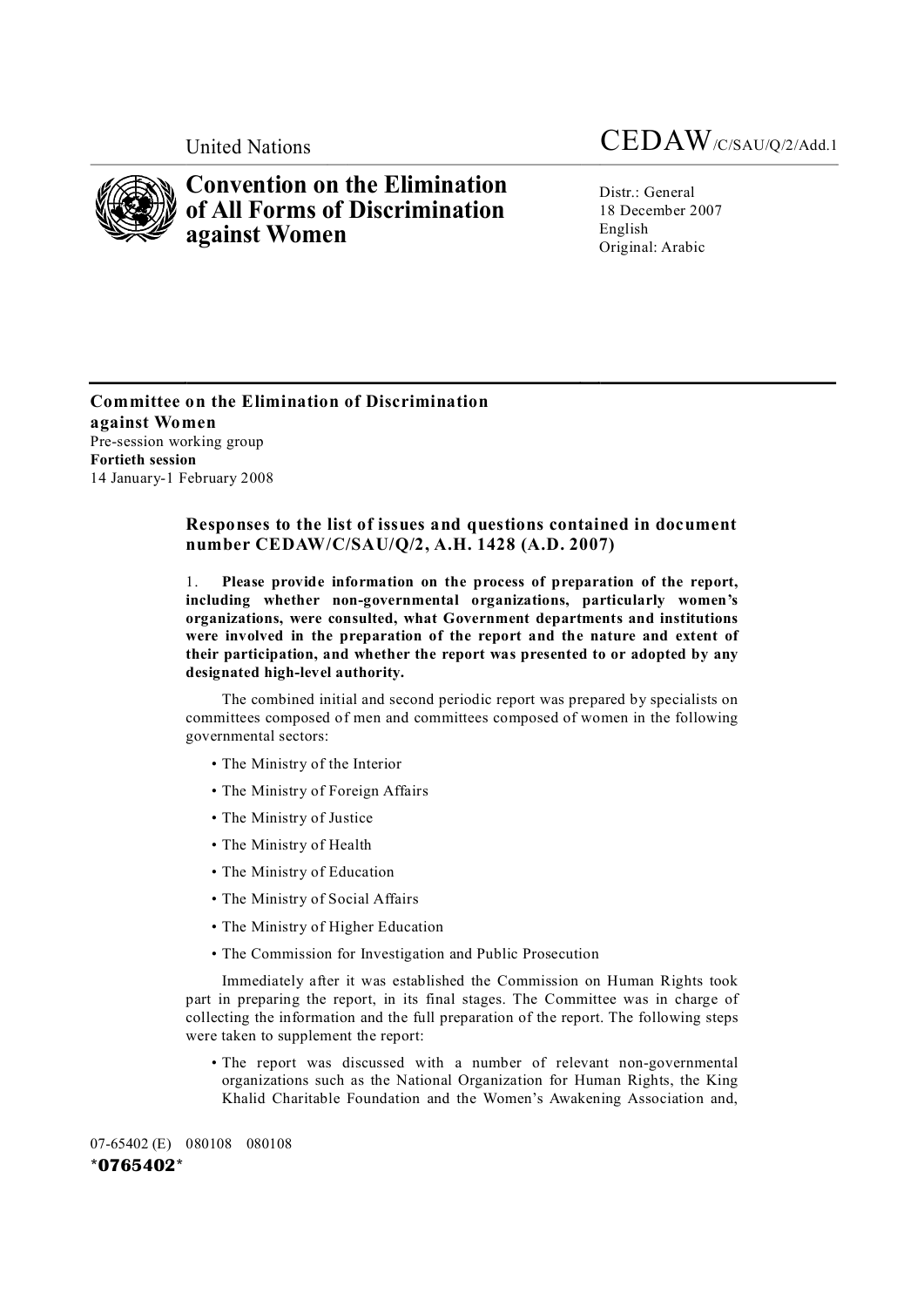also, with a number of women interested in women's issues and the defence of women's rights.

• The report was discussed with a number of women advisors to the Consultative Council, which is the supreme consultative authority.

As a result of those discussions, the report was supplemented by several statements in response to the questions raised regarding the Kingdom's report.

## 2. **Please clarify the precise scope of Saudi Arabia's general reservation to the Convention on the basis of the norms of Islamic Law, and describe the impact of this reservation on the practical realization of the principle of equality between women and men as required under article 2 (a) of the Convention.**

The Kingdom made this reservation on the basis of its conviction that the Islamic sharia is compatible with the obligations contained in the general principles of the Convention, even if there is a small disparity with regard to some of the implementing provisions.

Judgements about whether or not such a disparity exists are made on the basis of the texts of the Islamic sharia and the relevant provisions of the Convention on a case-by-case basis. This demonstrates the extent to which the Government of the Kingdom is seriously committed to fulfilling its obligations under the Convention and ensuring women's rights. Legal interpretation of the provisions of the Convention is left to the judicial authorities, which take their decisions based on the facts in each case.

The general reservation made by the Kingdom does not affect the core of the Convention or detract from its legal force before the judicial and executive authorities. It is merely a precautionary measure at a time when human rights concepts are developing rapidly as a result of interpretations following the entry into force of international human rights instruments such as the Convention. Not only might these interpretations sometimes go beyond the literal content of the provisions, but the interpretation might, itself, become a core principle in the opinion of some of the subcommittee's experts. The reservation is thus primarily a precautionary measure against possible interpretations of the Convention that might contradict legal provisions in force in the Kingdom.

In any case, the Government does not believe that the wording of its reservation interferes with its obligations under the Convention. This is clear from the Kingdom's report, which lays out the sharia and legal provisions relating to women and shows clearly that there is no contradiction between the main provisions that form the basis of the Convention and Islamic sharia principles relating to women's rights.

3. **The report indicates that women of nonSaudi nationalities constitute a substantial portion of the country's population, but the report does not provide information or data on such women, or explain whether the country's population includes ethnic, religious, or other minorities. Please provide information, including statistics relating to the areas covered by the Convention, about women from ethnic or other minorities or nonSaudi nationalities, whether such women face multiple forms of discrimination and the measures that have been taken to address such discrimination.**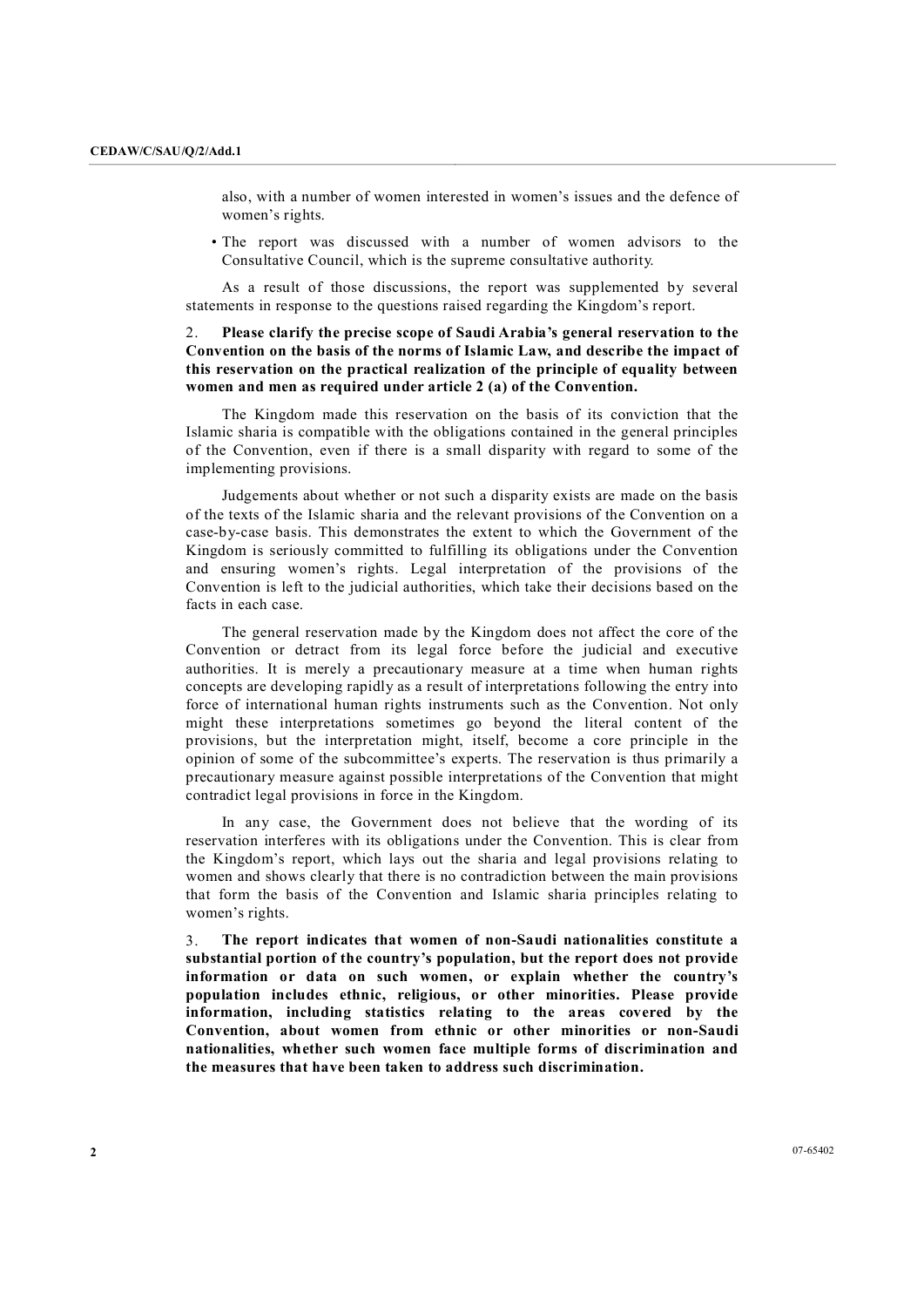The civil records system in the Kingdom is free from any indications that discriminate among individuals on the basis of ethnic or sectarian affiliation. Saudi society is an Arab Muslim society with no religious minorities, but it does contain communities of different sectarian affiliations, including Sunni and Shi`ite. However, these have absolutely no effect on the rights of individuals at the level of the State system.

Saudi society accepts all ethnicities, inasmuch as it is a gathering place for all the world's Muslim ethnicities and sects who come to visit the Two Holy Mosques and perform the Hajj. The non-Saudi women mentioned in the report do not constitute a large proportion of those in the Kingdom, as has been mentioned. They include those who come to the Kingdom to work in the governmental or private sectors, or in private homes, or with husbands who work in those sectors. Their presence in the Kingdom is temporary in accordance with their employment contracts or those of their husbands. They are subject to civil service regulations, the Labour Code and other regulations. If they are subjected to any discrimination, they have the right of recourse to the same legal remedies that are available to Saudi women.

Like any society in the world, Saudi society is not free from some discriminatory practices. However, the State is trying hard to eliminate such practices and prevent them from affecting public order or the rights of any individual in society.

4. **The report indicates that the provisions of the Convention, ratified by Royal Decree, are considered to be a part of domestic law and may be invoked before Saudi Arabia's courts or other judicial or administrative authorities. Please clarify whether under the Saudi Arabian legal system, in situations of conflict between domestic laws and international treaty obligations, international treaty obligations take precedence over domestic laws. Also, please provide information on court or other judicial or administrative cases, if any, where the provisions of the Convention have been invoked and the outcome of such cases.**

In accordance with article 70 of the Basic Law of Governance, article 18 of the Consultative Council Statute and article 20 of the Statute of the Council of Ministers, international treaties and agreements are subject to the same approval procedures and promulgation measures (royal decrees) as other laws. Once international treaties or agreements are issued by such procedures they are considered part of domestic law, and the courts and judicial authorities are bound to apply them in cases brought before them.

Although there is no explicit constitutional provision giving precedence to the Kingdom's international treaty obligations in cases where they conflict with domestic laws, this is the rule that is followed in practice. This rule finds legal basis in article 81 of the Basic Law of Governance, which provides that "the application" of the Basic Law shall not prejudice treaties and agreements entered into by the Kingdom with international bodies and organizations". In other words, if the application of the Basic Law of Governance is not to prejudice treaty obligations entered into by the Kingdom, then the primacy of such obligations over other domestic laws takes precedence.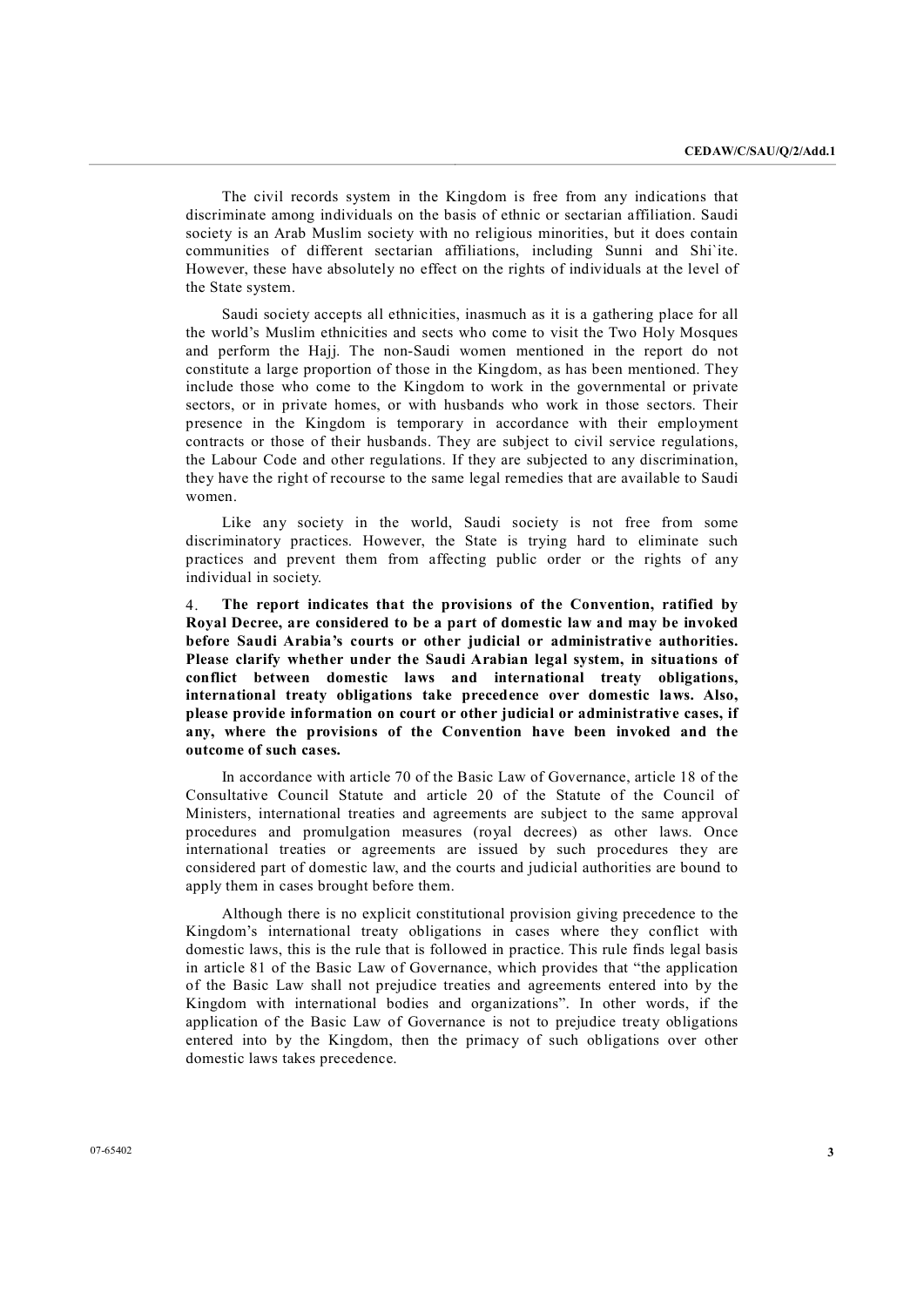When drafting or amending laws, the legal authorities strive to ensure that any proposed draft law oramendment is compatible with the Conventions to which the Kingdom is party. This is provided for explicitly in section 1 of Royal Ordinance No. 12661 of 17 Rabi` II A.H. 1424 governing the review and drafting mechanism for draft laws and regulations.

5. **The report indicates that the general principle of equality and nondiscrimination is incorporated into the Basic Law of Governance and regulatory provisions. Please explain whether the principle of gender equality and nondiscrimination on the basis of sex is specifically articulated in the Basic Law ofGovernance, and provide information on the steps taken, or the steps being considered within a given time frame, to ensure that this principle is made fully applicable to all areas of law in accordance with obligations under the Convention. Please include information on any law review process that has been undertaken to reform or repeal provisions that discriminate against women.**

Article 8 of the Basic Law of Governance provides that governance in the Kingdom is on the basis of justice, consultation and equality. Equality under the Basic Law is absolute, and thus includes equality in all its forms, including gender equality.

Under article 26 of the Basic Law, the State must protect human rights in accordance with the Islamic sharia, which establishes the principle of equality in the following verse of the Koran: "O mankind, we created you from a single pair of a male and a female and made you into nations and tribes that you might know each other. Verily, the most honoured of you in the sight of Allah is he who is the most righteous among you." (XLIX: 13).

Laws and regulations undergo periodic review to make sure that they are compatible with the fundamental principles of the Basic Law.

6. **The report provides an overview of the means of redress available to women. Please provide statistical information about women's use of these means of redress of claims of discrimination based on sex. In addition, please indicate whether there are any specific procedures or mechanisms for dealing with claims of discrimination on the basis of sex.**

Gender discrimination law considers claims relating to women in the same manner as other claims, under the Code of Sharia Procedure and the Code of Criminal Procedure. The claim is considered to be more significant if the discrimination in question resulted in the woman being deprived of rights or the violation of her honour. In that case it is treated as a criminal matter under the jurisdiction of the Public Prosecution authority, which then advocates her claim and, in addition to restoring her rights, penalizes the accused. With regard to statistical information, the database of the judicial authorities is relatively new and does not contain detailed information. These authorities have shown themselves ready to enter such data into their database in the future, especially now that State institutions have introduced an electronic government system and started to expand databases.

7. **The report is silent on the ban on driving by women. It also does not discuss prevailing dress codes for women, their legal or other basis, and enforcement mechanisms, and the compatibility of these measures with the Convention. Please elaborate.**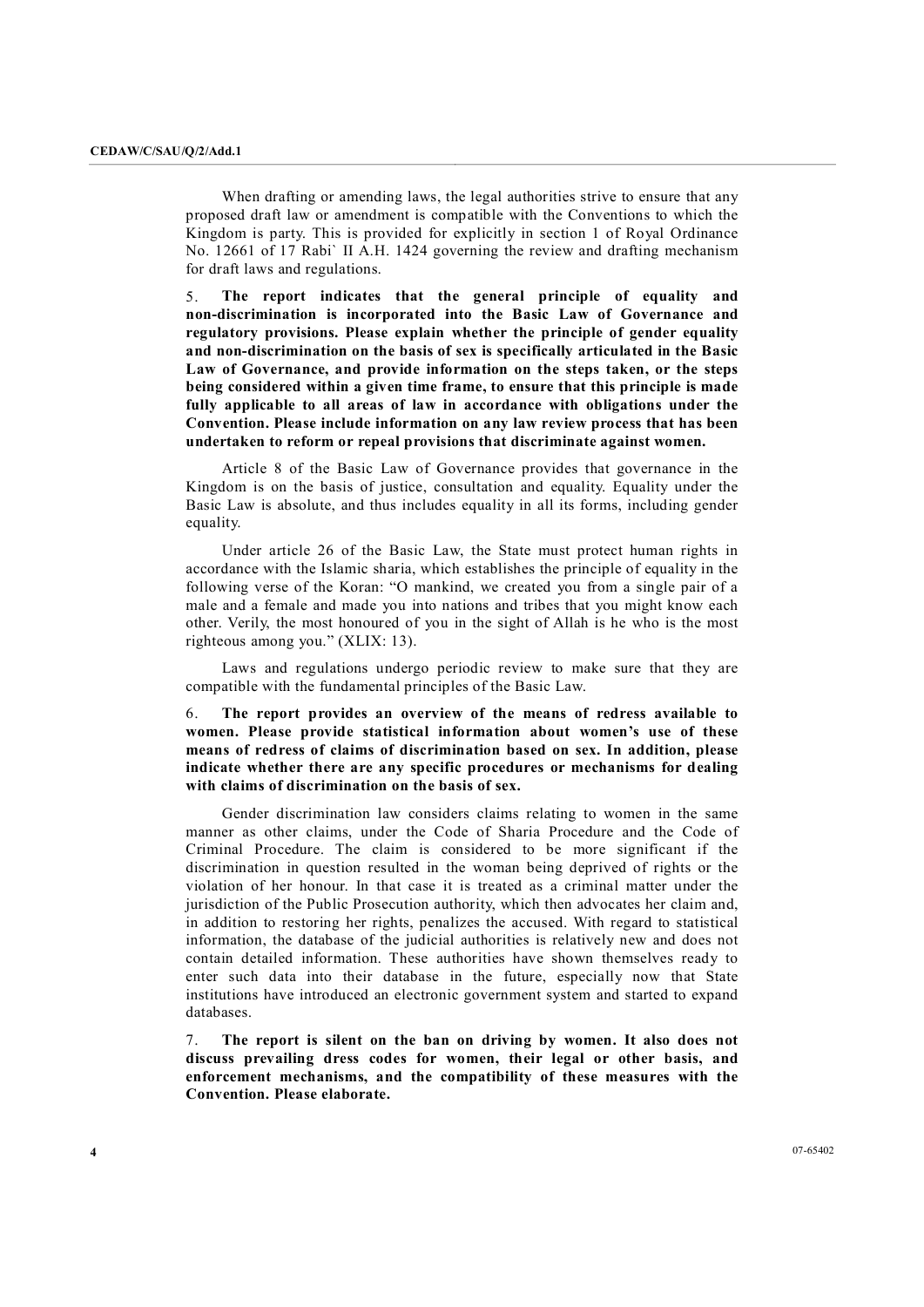There is no legal provision banning women from driving cars. However, this matter is the subject of study and requires time for implementation.

There do exist, however, sharia provisions mandating modest and chaste dress codes for women. Moreover, a variety of local customs and traditions exist in different parts of the Kingdom.

8. **Please provide information on the higher national committee specializing in women's affairs that has been created pursuant to Cabinet Decree No. 63, and the women's rights sections and units that have been created within government ministries and government bodies providing services to women. This should include information on the status, authority, role, objectives, actions, and human and financial resources of these entities. Are there women in the higher national committee specializing in women's affairs, and if so, what is the percentage of women in this committee?**

Sections and units have been created within some Government ministries and bodies that provide services to women. Their human resources policies follow those of the agencies to which they belong. The following measures have been taken pursuant to Cabinet Decree No. 63:

- The Higher Education Council is conducting a study to identify matriculation, graduation, curricula and courses of study in university education for women in order to meet development requirements and the needs of the labour market.
- The Civil Service Council is making arrangements to allow agencies employing women to exercise the option of employment by partial quota in agencies that have morning and evening shifts, and to make use of the posts of women who take long-term leave.
- The Civil Service Council is studying employing women in posts and departments that serve women.
- A study on opening new work horizons for women in the private sector is being expedited.
- Cabinet Decision No. 15 of 17 Muharram A.H. 1425 has been issued approving the recommendations of the Ministerial Committee formed pursuant to Royal Ordinance No. 7/*ba*'/20750 of 17 Safar A.H. 1422 on harmonizing the number of women graduating from educational and vocational institutions with the labour market.
- The Credit and Savings Bank has allocated six billion riyals to support poor women by granting them loans for home-based enterprises, in order to turn them into productive workers and end their dependency and reliance on aid from charitable organizations.

## 9. **The report is silent with respect to any national action plan for the promotion of gender equality, the implementation of the Convention and/or the Beijing Declaration and Platform for Action. Please indicate whether such a plan of action is in place or is being considered.**

The Eighth Development Plan currently being implemented in the Kingdom includes the following: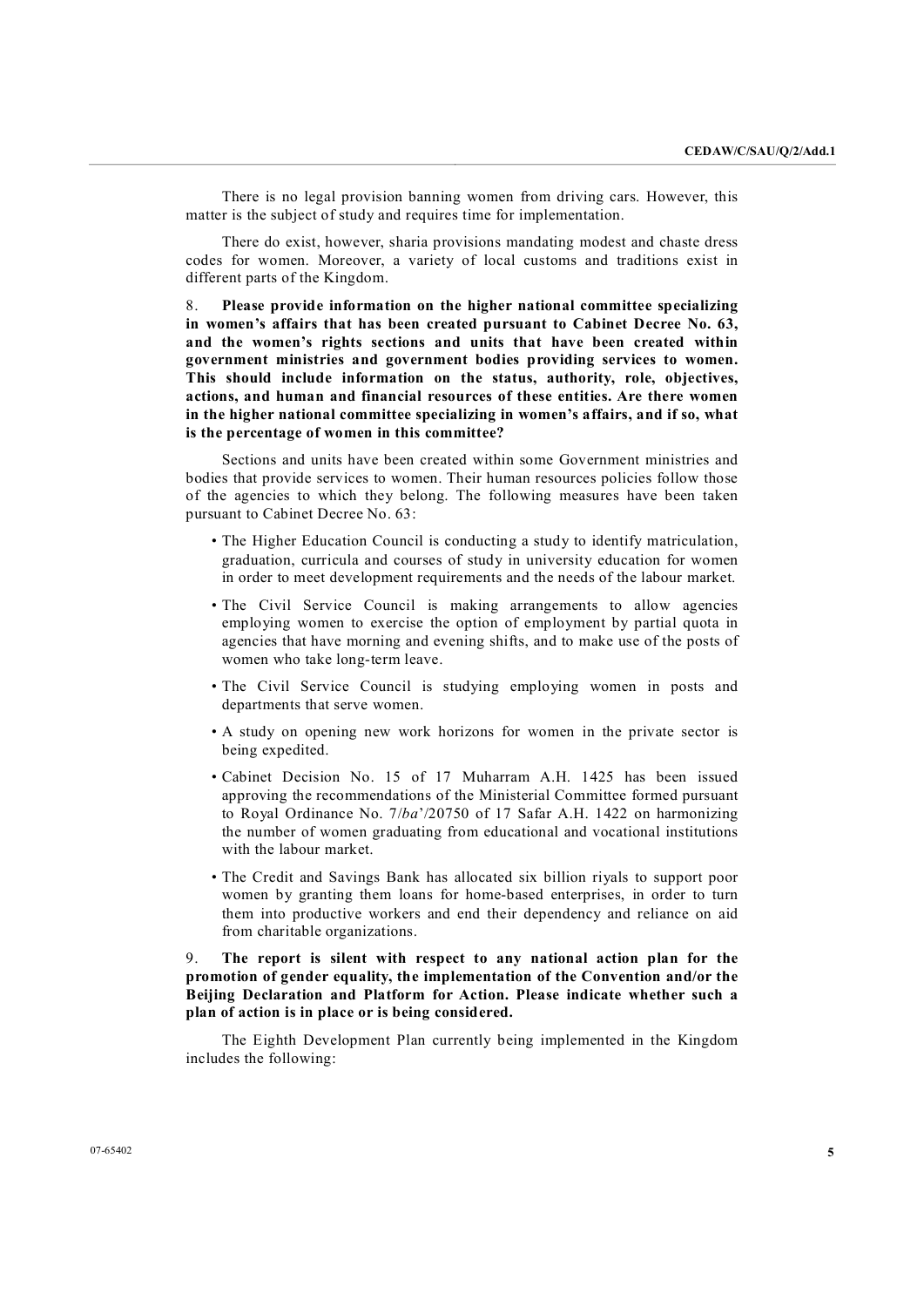## *Overall goals*

The main goals relating to women in the Eighth Development Plan are as follows:

- New laws are to be enacted and those in effect amended in order to facilitate and encourage greater participation by women in economic activity.
- Women's contribution to economic activity is to be developed.
- The necessary facilities are to be provided in order to increase women's participation in the work force, and support services are to be developed.
- Women's sectoral contributions are to be expanded in order to ensure diversity.
- The status and role of women in the family and society is to be strengthened.
- Female enrolment in scientific, applied and professional specializations in secondary and higher education is to be developed and encouraged.

#### *Policies*

Achieving the main goals of the Eighth Development Plan in respect of women will be based on the following policies:

- Conducting studies of existing regulations and directives in order to determine the amendments needed in order to ensure women's participation in economic activity, or to make new proposals in this regard
- Increasing participation by women's sectors in studying laws and the need for amendments
- Conducting media campaigns by State agencies and non-governmental organizations to increase social acceptance of women's participation in the labour force
- Increasing the number of women working in Government institutions and ensuring that they are included in administrative and technical tasks in those institutions
- Adopting specific measures to address female unemployment and, in particular, long-term unemployment
- Provision by Government institutions and non-governmental organizations of advisory services to women on work
- Encouraging self-employment among women, providing facilities for them to obtain loans, easing savings and credit procedures and reducing investment and production risks
- Opening special avenues for loans to women in order to encourage investment in small and medium-sized enterprises
- Providing financial support to institutions that serve small- and medium-sized women's enterprises
- Providing support services, including encouraging the establishment and development of childcare facilities, in order to enable married women to take advantage of and continue with available job opportunities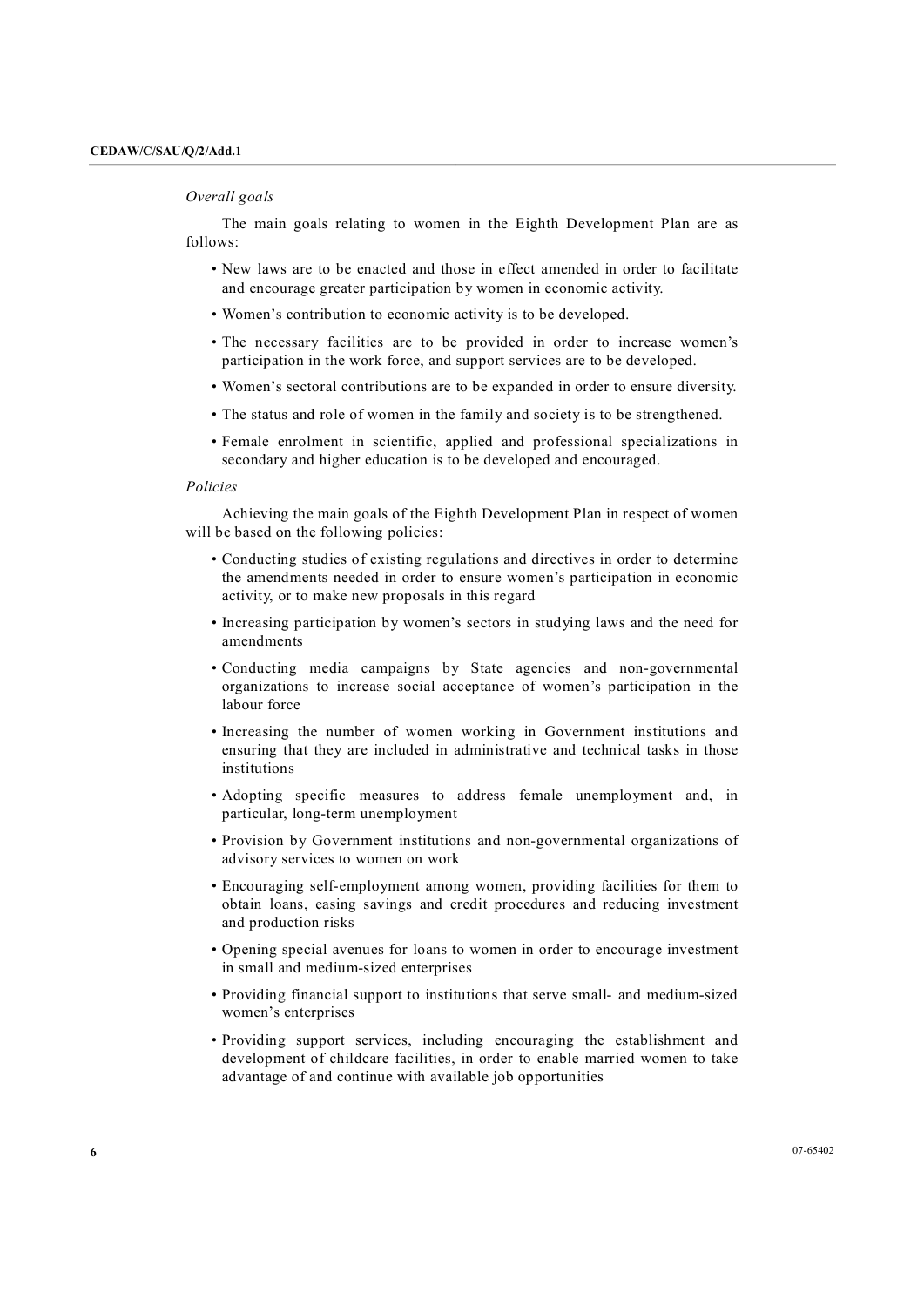- Developing support mechanisms to encourage women to expand their participation in the labour market and, in particular, the new economy
- Supporting the role of women in development in society, including educational curricula
- Developing the media with a view to enhancing women's role in development
- Expanding education and vocational training for women, particularly in appropriate areas
- Encouraging women, through educational counselling, to study the sciences in secondary school
- Adopting vocational education in young women's general educational curricula
- Developing higher vocational education institutes for young women, such as intermediate technical colleges and higher vocational institutes, in accordance with the needs of the Saudi labour market
- Opening more vocational training centres and secondary vocational institutes for young women and introducing new specializations, to meet the demands of development and the needs of Saudi women
- Encouraging the acceptance of women in higher education into specializations which are in demand on the labour market and serve development goals
- Increasing the access of young women to education in the sciences, mathematics, engineering, information technology and administrative sciences

## 10. **Please explain whether the Government has considered using temporary special measures in accordance with article 4, paragraph 1 of the Convention and general recommendations 23 and 25, such as the establishment of quotas or incentives to accelerate achieving equality, particularly in the areas of employment, participation in political and public life, and in the judiciary.**

The Kingdom is proceeding on a clear, step-by-step basis in empowering women. Several permanent measures have been mentioned previously, including the implementation of Resolution No. 120 on increasing opportunities and fields of work for women, which requires that all Government bodies which issue licences to pursue economic activities receive applications from women for such licences, and grant and issue them to women. In this connection, telecommuting programmes have been implemented by a committee comprising representatives of the Ministry of Labour, the Ministry of Social Affairs and the Ministry of Civil Service. Productive family programmes have been implemented, with the necessary support they provided and sessions conducted by the social and economic authorities. These programmes contribute to the incorporation of women's initiatives in self employment and productive activities. All of the chambers of commerce in the Kingdom have begun work in this regard.

11. **The report notes that the State is exerting considerable efforts to modify patterns of conduct and eliminate discriminatory practices. The report also notes that customs and traditions present obstacles to women's participation in education and access to the labour market. The report, however, does not elaborate on the discriminatory customs, traditions and stereotypes that**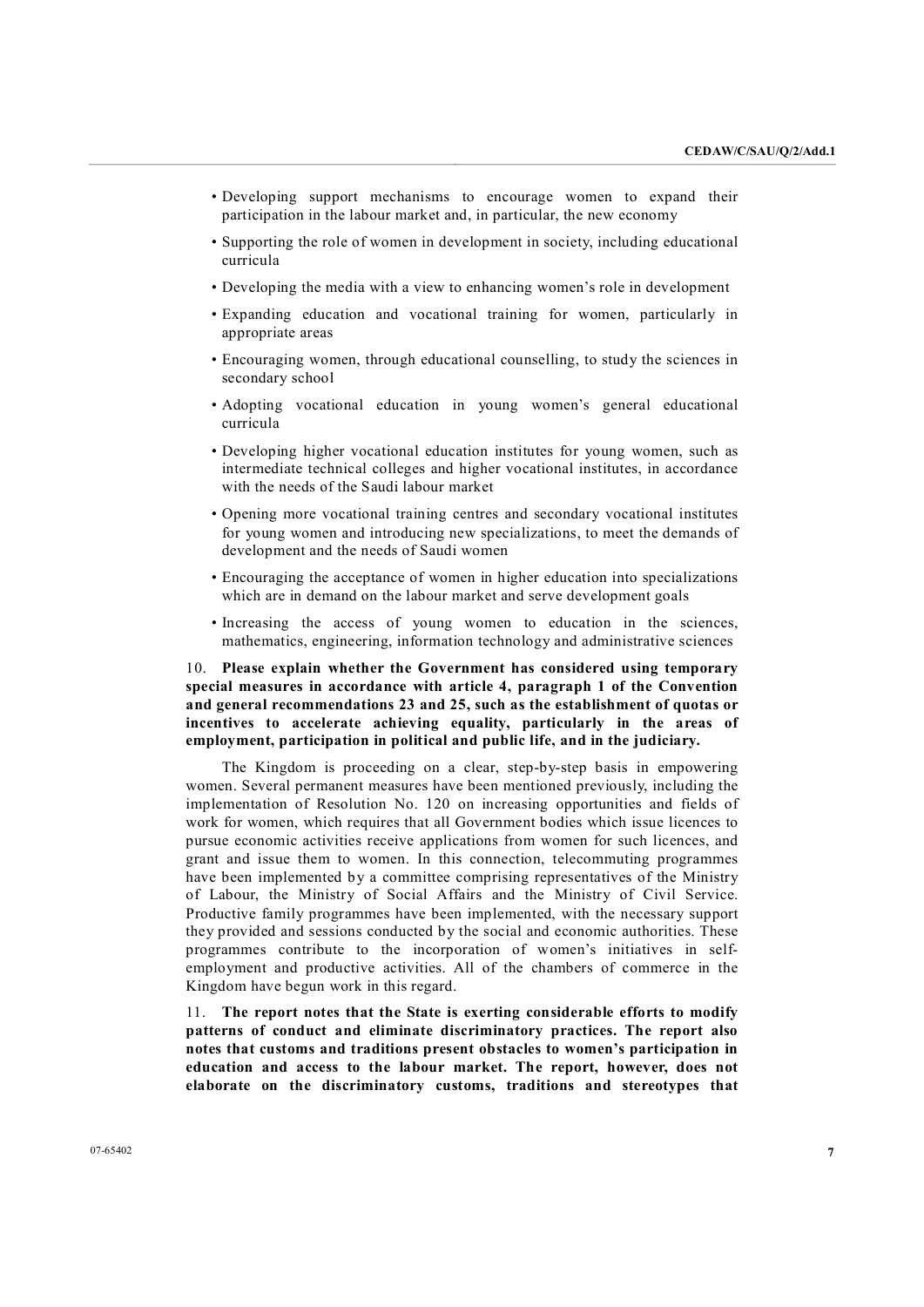**persist. Please provide an overview of the forms and manifestations of discriminatory attitudes, practices, and customs and their impact on women's equality. Please also describe the actions being undertaken to overcome these obstacles, including measures to address the societal attitudes underlying such practices.**

One means of achieving social development is through providing educational services and enabling all citizens equally to enrol in educational institutions and to take full and continuous advantage of them. On that basis, the Kingdom has focused on the education sector and has taken measures to make education available to all citizens. One of the most significant manifestations of discriminatory practices and customs was the complaint raised by many citizens to the King in the early 1960s, rejecting education for their daughters.

Women's participation in education has lagged in relative terms because citizens had disapproved of it, fearing the negative social consequences that co-education or immodest education had had in many countries. The State, consequently, was forced, gradually, to universalize education for girls and was unable to make it acceptable to the public until responsibility for their education was given to the religious establishment. At the outset, the education of girls was placed under the supervision of the Grand Mufti, which reassured citizens and led them to enrol their daughters. The Kingdom continued to gradually expand the education of girls until it became equal to that of boys in respect of curricula, systems and facilities. Responsibility for the education of both boys and girls was recently merged into the Ministry of Education.

Convinced that tribal society is affected by practices and customs and of its own need for time in order to change those customs and practices, the State did not initially make education compulsory. Instead, it opened the way to those who wished to educate their daughters. The State enjoyed considerable success in gradually convincing parents of the importance of this matter. Elementary education was made compulsory in A.H. 1425, when it was fully and completely implemented. Statistics from A.H. 1425/26 indicate that, at some stages of education, there were more females enrolled than males (see the statistics provided in the answer to question 20).

Another factor that contributed to the delay in women's participation in education is the vast size of the country, which presents an obstacle to the meeting of different cultures and affects social mobility and the transformation of a nomadic society into an urban one. The provision of various forms of communication has helped to close the gap between people and allowed for the development of the necessary awareness-raising plans.

Another obstacle to the exercise of a woman's right to education is the fact that some parents prevent their daughters from completing their education in order to marry them off or have them assist in domestic duties. Compulsory measures have been taken that limit parents' exercise of their authority in that regard.

The Ministry of Social Affairs, ever since its establishment in A.H. 1380, has made great efforts to raise women's level of awareness through its social development and service centres, which are located in cities and villages throughout the Kingdom. Those centres have contributed greatly to changing the negative perception of women's participation in education and the workforce by undertaking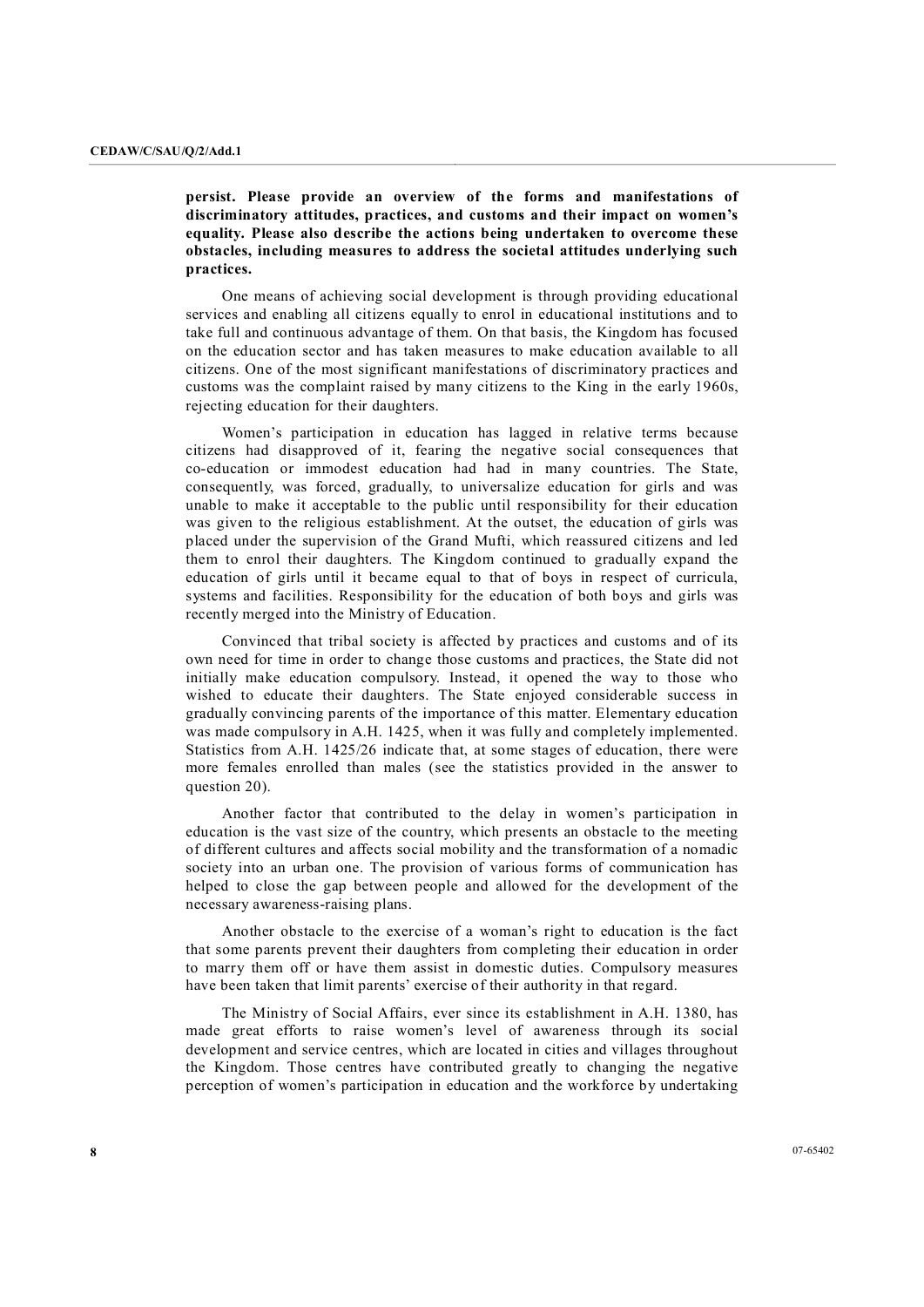training programmes and activities suited to society's needs. They have also undertaken, over the past years, awareness-raising programmes throughout the Kingdom in order to encourage girls and to eradicate female illiteracy, including the establishment of both night and day schools to eradicate illiteracy among primary and intermediate school-aged girls so that they subsequently might be able to enrol in public secondary schools.

12. **The report states that in 2004, social protection committees were established in 13 regions of the country under the Ministry of Social Affairs whose members are tasked with researching violence against women, investigating complaints, and submitting reports to the committee. Please explain what kinds of data are being collected on violence against women, including domestic violence and sexual violence. Please indicate what such data reveals regarding the incidence of and trends in violence against women. Please also indicate the rate of women's participation in the composition of the social protection committees.**

The concern of the government and private sectors with domestic cases is not new, nor did it start with the establishment of the Department of Social Protection in the Ministry of Social Affairs in 2004. Numerous services — including social, medical and security services — have always been available at all levels and appropriate measures have been taken to deal with such cases. Those services were provided and the measures undertaken in cooperation with the regional governments. Domestic cases were previously called "special cases" owing to their private nature and in order to ensure the secrecy for which families call, and which Saudi society preserves, when resolving their private problems.

After the establishment in 2004 of the social protection committees, which are attached to the Ministry of Social Affairs, in 13 regions of the country, its members were tasked with studying and researching the causes of violence against women and children as well as investigating and reporting, on a case-by-case basis, to the authorities responsible for dealing with such incidents.

The goals of the Department of Social Protection are to:

- Protect children less than 18 years old and other vulnerable categories from all types of harm;
- Spread social awareness of the importance of protecting family members from abuse;
- Strive to create a secure and safe social environment;
- Reinforce the principles of Islam, which urge moderation, kindness and compassion among members of society;
- Achieve those goals by taking the measures needed to shelter and provide legal and social protection and psychological support to vulnerable members of society, so as to provide for their social security and safeguard their interests.

The Department is responsible for creating mechanisms to mobilize efforts and to devise public and private policies and methods through the relevant authorities.

The regional social protection committees are responsible for the following: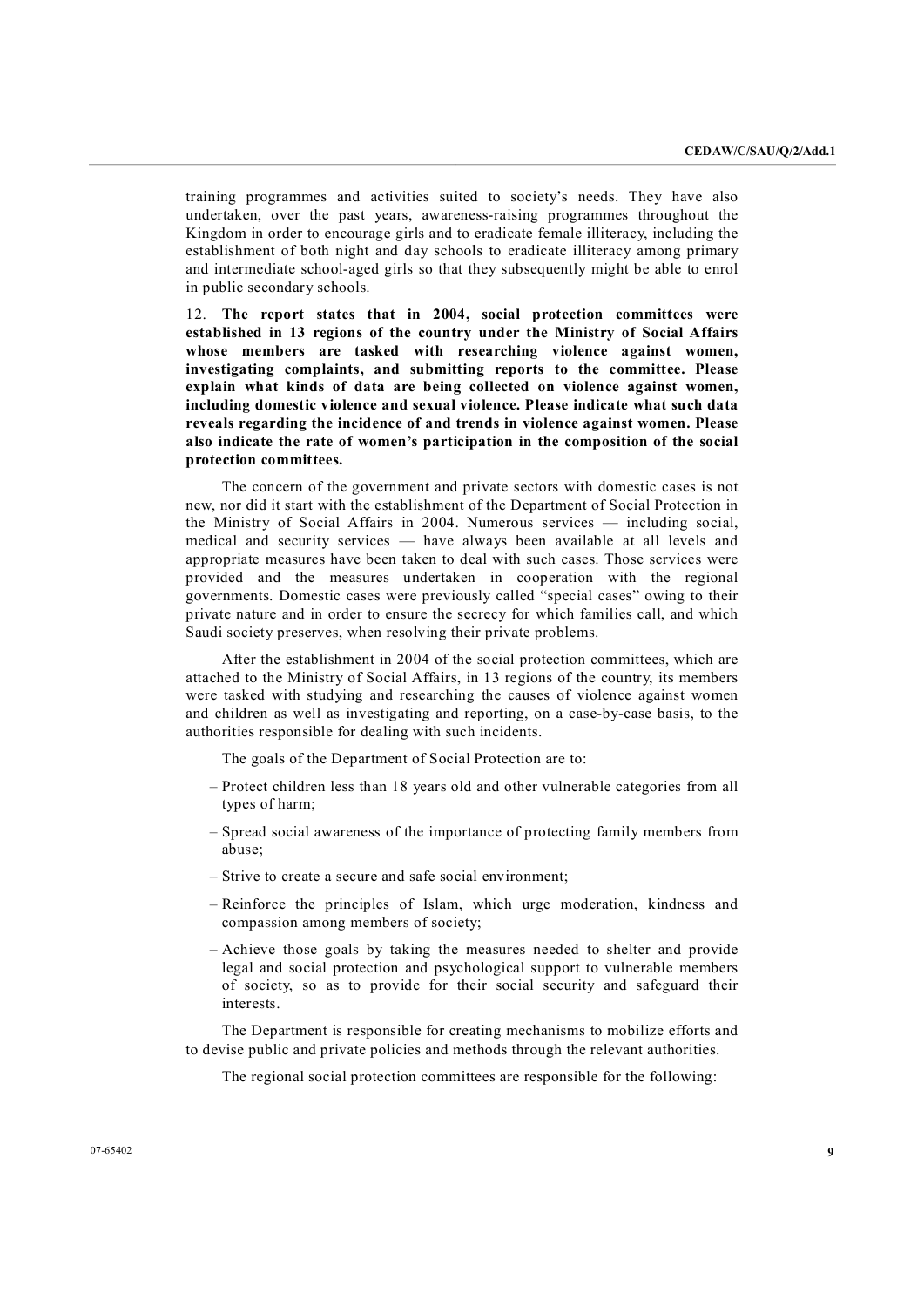- Reconciliation of the parties involved in a dispute, with a focus on reaching an amicable solution
- Social rehabilitation, in which efforts are focused on providing therapy and counselling to women who have been abused
- Psychological rehabilitation, in which efforts are focused on providing psychotherapy until the situation has stabilized
- Provision of shelter, which is the ultimate solution and is resorted to only after it has been determined that no family member can take care of the situation

In addition to the direct phone lines of the regional social protection committees, the Department has designated the telephone number (01) 4738002 and the fax number (01) 4736055 to receive reports of violence. The reports received on those numbers are referred to the social protection committees and the specialized authorities.

In 2008, the Department will launch a toll-free hotline with a short number to receive reports of abuse. Those reports will be forwarded to the regional social protection committees for urgent action.

The collection of data on violence against women, including domestic and sexual violence, is focused on the following areas:

- 1. Age of victim.
- 2. Victim's level of education.
- 3. Relationship of the offender to the victim.
- 4. Victim's social and material status.
- 5. Number and dates of incidents.
- 6. Standard of living and type of residence.
- 7. Number of times married.
- 8. Number of times divorced.
- 9. State of physical and mental health.
- 10. Number of children.
- 11. Victim's record of prior morals offences and measures taken in that regard.
- 12. Whether the victim is undergoing psychotherapy (behavioural therapy or drugs).
- 13. Whether the victim has received any material or social services from women's charitable associations.
- 14. Whether the victim would prefer to have her case dealt with through reconciliation or through the courts.

Statistics showed that wives were most likely to suffer from repeated violence, that the offender was most frequently the husband, and that there were various causes for the violence.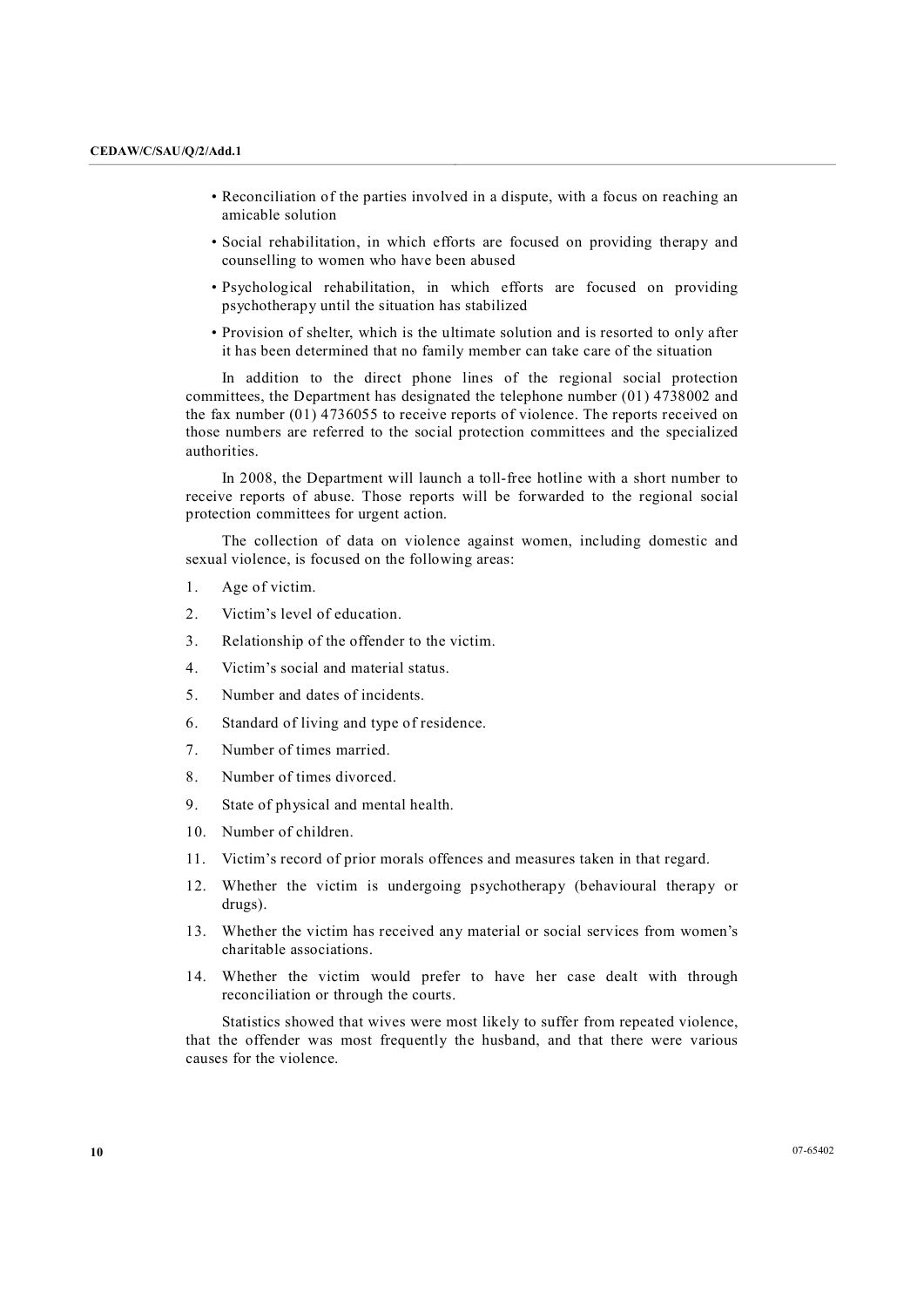The attached regional statistics show that repeated incidents of violence are few in each region.

| Regional social protection committee | Number of incidents reported |
|--------------------------------------|------------------------------|
| Riyadh                               | 60                           |
| Mecca                                | 230                          |
| Ha'il                                | 31                           |
| Eastern region                       | 130                          |
| Asir                                 | 25                           |
| Medina                               | 44                           |
| Al-Qasim                             | 17                           |
| Tubuk                                | 4                            |
| Al-Bahah                             | 6                            |
| Najran                               | 6                            |
| Al-Jawf                              | 7                            |
| Jazan                                | 6                            |
| Northern region                      | 3                            |
| Total                                | 569                          |

## Incidents of violence against women in A.H. 1426 (A.D. 2005-2006)

## **Incidents of violence recorded by regional social protection committees in A.H. 1427 (A.D 20062007)**

| Regional social protection committee | Men | Women          |
|--------------------------------------|-----|----------------|
| $Right + Right$ supervision          | 14  | 163            |
| Mecca $+$ Ta'if Reform for Women     | 13  | 136            |
| Eastern region                       | 9   | 57             |
| Asir                                 | 3   | 22             |
| Ha'il                                |     | $\overline{2}$ |
| Medina                               | 3   | 21             |
| Al-Qasim                             | 9   | 13             |
| Al-Jawf                              | 1   | 3              |
| Najran                               | 1   |                |
| Al-Bahah                             | 1   | 6              |
| Jazan                                | 1   | 3              |
| Total                                | 56  | 460            |
| <b>Grand</b> total                   | 516 |                |

In view of the fact that the aim of the social protection committees, which are attached to the Ministry of Social Affairs, is to protect women who have been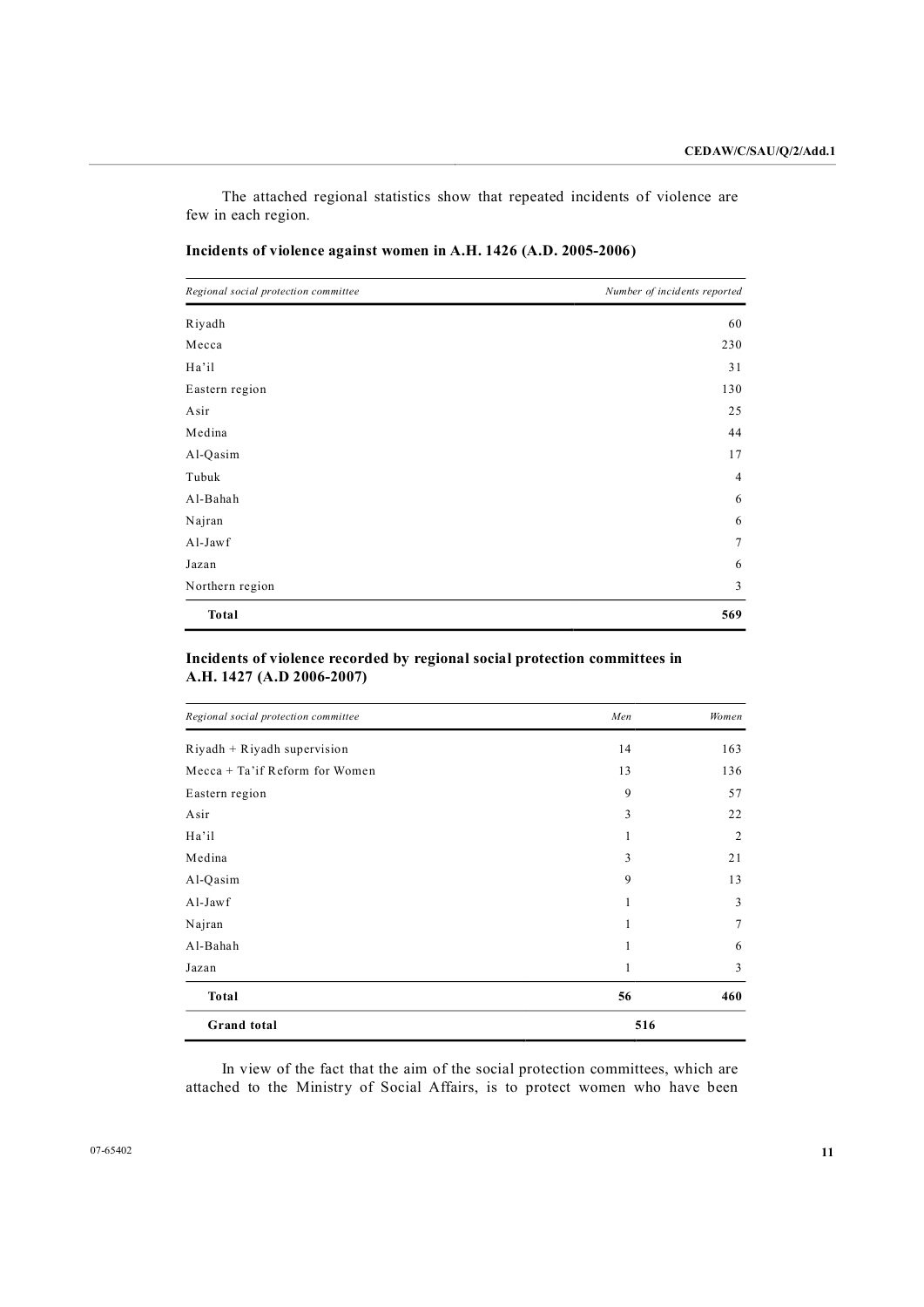subjected to violence and children under the age of 18, women constitute a good portion of those committees inasmuch as they participate, in cooperation with the appropriate authorities, in conducting and following up on studies, as well as visiting women and children who have been abused.

## 13. **Please explain whether a domestic violence law isbeing considered, and describe the legal remedies and health and social services available to women victims of violence.**

The regional social protection committees are informed whenever victims of domestic violence present themselves to police stations or hospitals so that they might initiate the necessary procedures, in cooperation with the regional governments. Cases that have a legal dimension are referred to the courts for judgement and the imposition penalties commensurate with the extent and type of abuse. Victims are provided with physical and mental health services until they

recover from the trauma of abuse. Those who need financial assistance are referred to charitable foundations and organizations and social security in order to receive the necessary assistance.

There are open channels of communication with family centres, either directly or by telephone, that provide family counselling free of charge in domestic cases.

With respect to domestic violence law, the Ministry of Social Affairs is currently drafting a law on protection against domestic violence. The national commission for the protection of childhood has also prepared a draft law on the protection of children from abuse, while the King Khalid Charitable Foundation has submitted a preliminary draft law on protection from abuse. Those draft laws are being considered by the legislative authorities in preparation for their promulgation.

14. **The Special Rapporteur on violence against women, its causes and consequences, in her report E/CN.4/2003/75/Add.1 (para. 815), indicated that foreign women working as domestic servants in Saudi Arabia have reported many cases of abuse in their work environments including forced confinement, withholding of food, beating and other physical abuse, and rape, and that they encounter severe obstacles in obtaining redress in the courts due to the strict evidentiary rules in the courts and the women's own fears of reprisals. Please explain actions taken to prevent such abuse and prosecute offenders, to ensure adequate legal protection and access to the courts for these women, to provide them with legal, judicial, health, and social services, and towards the consideration of these women as not being offenders.**

A law regulating domestic service will soon be promulgated. However, the Kingdom guarantees the rights of domestic servants through the regulations governing their recruitment. Domestic servants are also informed of the authorities to which they can turn when needed, such as the police, the regional government and the courts. With the cooperation of their countries' embassies and under the supervision of the Ministry of Social Affairs, female victims are also provided with shelter until their procedures have been completed.

Cases of abuse are treated in the same fashion as other criminal cases under the Code of Criminal Procedure: they are investigated and prosecuted by the specialized authority under the law and considered by the courts.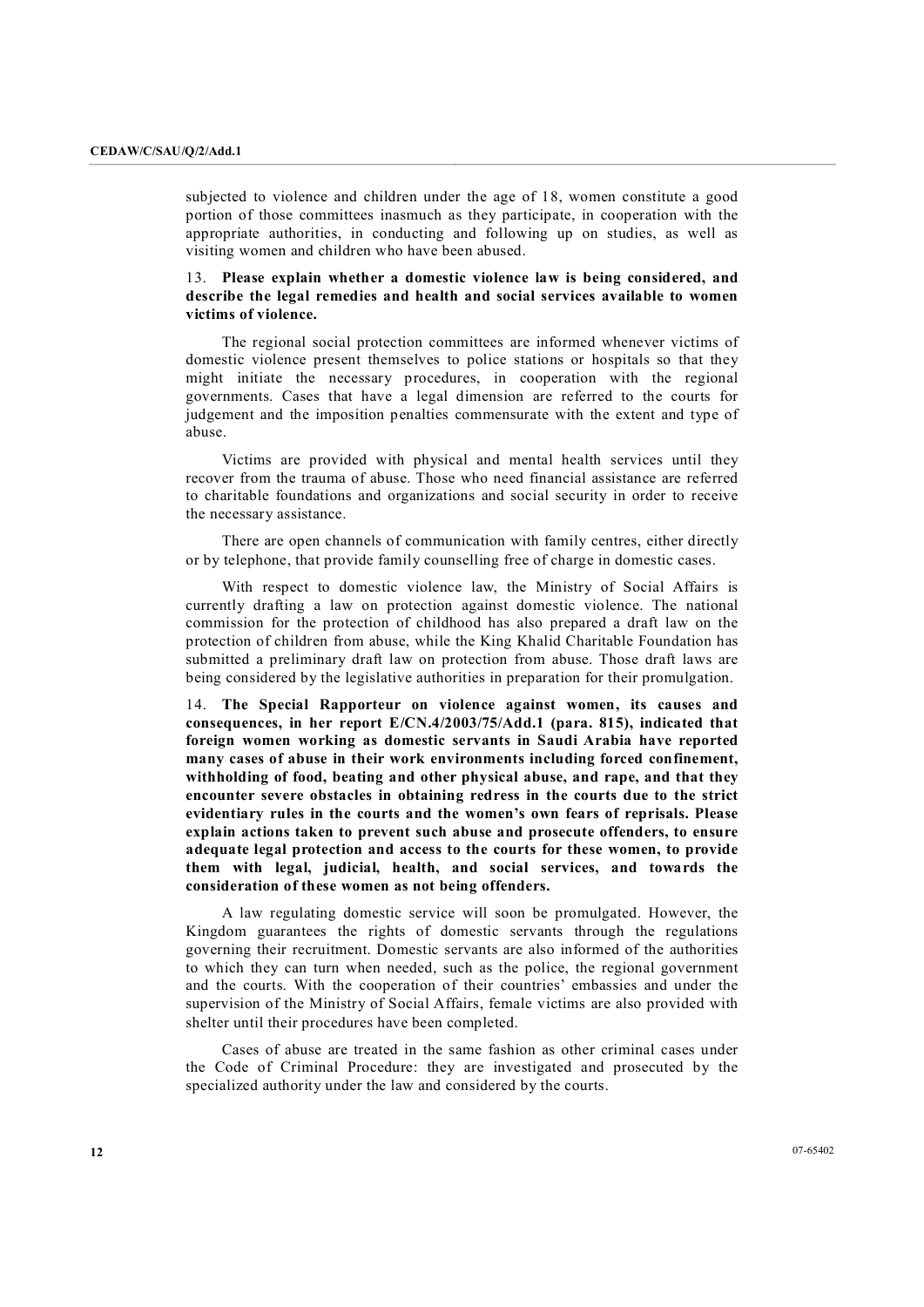As for the abuse of domestic servants, the Ministry of Labour has presented a draft law on domestic servants and those in similar positions to the Cabinet for adoption.

15. **The report indicates that Saudi Arabia has taken measures to prevent and combat trafficking, and that these efforts have achieved considerable success. Please describe these measures, including the enactment or consideration of any specific legislation to combat trafficking, measures to provide specialized training on trafficking for members of the police, border guards, and the judiciary, including the training of women for these responsibilities, and give information on the effectiveness of these measures.**

Millions of men and women, particularly from South and South-east Asia, come to Saudi Arabia on fixed-term employment contracts. Some of those men and women are subjected to illegal treatment, including seizure of their passports and other restrictions on their freedom of movement, and nonpayment of salaries. This illegal treatment extends, in some instances, to physical assault, as is the case in many countries. Children are smuggled from some countries in order to beg in the streets.

Inasmuch as trafficking in human beings, whether of workers, children, men or women, is a practice that is strictly forbidden in Saudi Arabia because it fundamentally contradicts the provisions of the Islamic sharia, which prohibits all forms of trafficking in human beings, the country is taking serious action to combat this practice. In that connection, the Kingdom has set forth a national plan to combat trafficking, consisting of the following elements:

#### **I. Measures taken to combat trafficking in human beings**

## **1. The national plan to combat trafficking in human beings for the purpose of forced labour and other forms of exploitation**

The national plan is focused on continually combating the exploitation of trafficked persons, particularly women and children. Various initiatives are envisioned, including a statistical survey on combating trafficking in human beings. In that connection, Royal Decree No. 5539/*meem ba*' of 21 Jumada II A.H. 1428 ordered the establishment of a committee composed of government authorities directly and indirectly concerned in order to set forth a plan of action designed to address the issue and make recommendations that would ensure the protection of groups exploited by traffickers. The decree also charges the Commission on Human Rights with following up on the implementation of those recommendations and bringing to the King's attention any obstacles or remissness on the part of the authorities concerned.

#### **2. The legal framework for combating trafficking in human beings**

a. The draft law on combating trafficking in human beings was approved at the meeting of the leaders of the Gulf Cooperation Council (the Jabir Summit).

b. A law on combating trafficking in human beings is currently being studied by the Panel of Experts, the authority which studies new laws, in conjunction with a number of other Government sectors concerned with the matter, including the Commission on Human Rights. It is expected that the law will soon be finalized. The adoption of this law is the key to ending trafficking in human beings.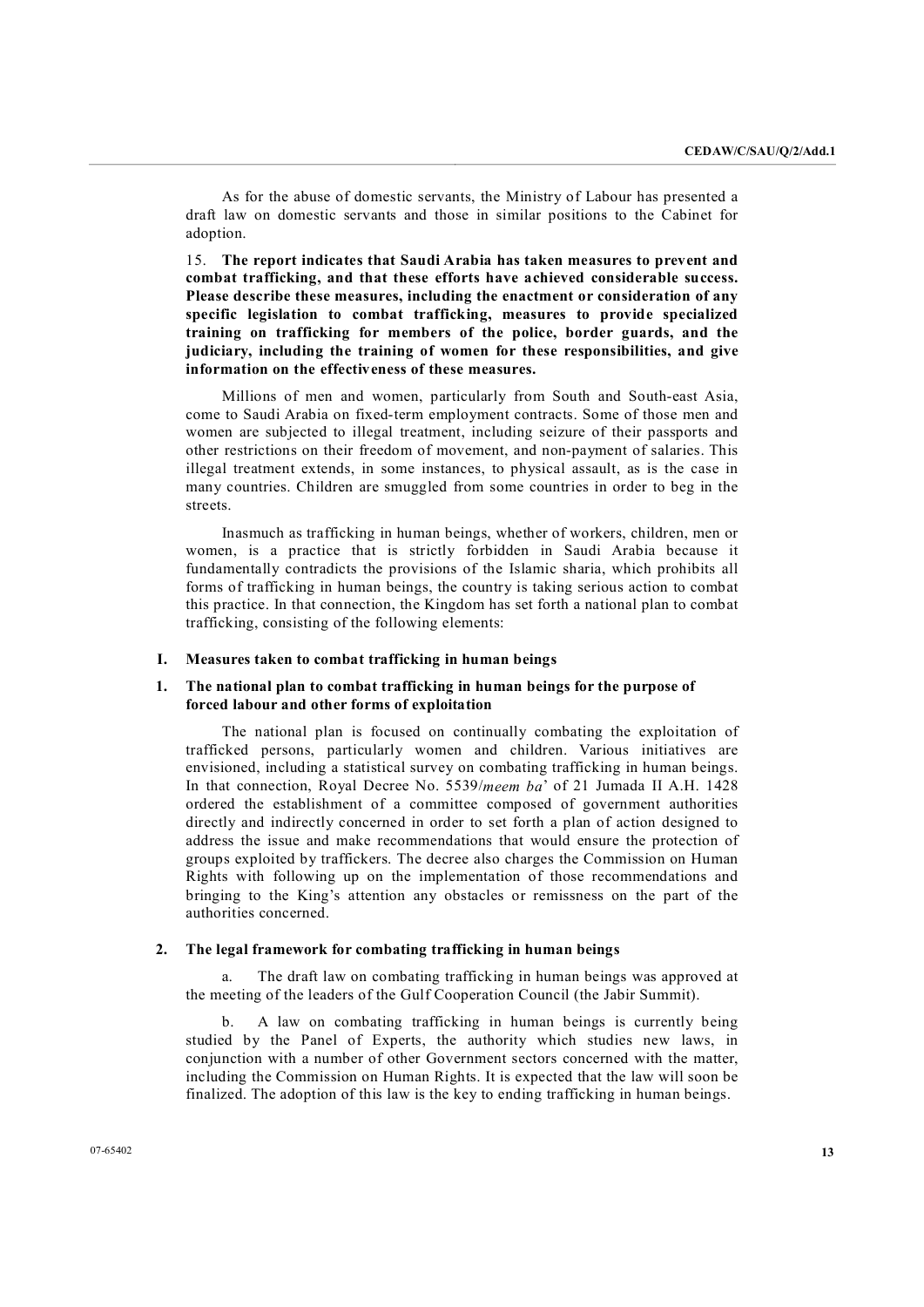c. A number of resolutions on combating trafficking in human beings have been promulgated, including:

 $-$  Cabinet resolution No. 166 of 2000 on the employee-employer relationship

– Resolution No. 738 dated 4 July 2004, issued by the Minister of Labour, banning all forms of trafficking in human beings.

#### **3. Domestic service regulation law**

On order of the Minister of Labour, a committee was formed to draft this law. The draft was submitted to the Cabinet and, God willing, will soon be approved.

#### **4. Training programmes for judges, public prosecution officials and others**

It is expected that, after the adoption of the law on combating trafficking in human beings, the committee on the question of trafficking in human beings will set forth a policy on the training of judges, investigators, public prosecutors and anyone connected with the matter.

#### **5. Information campaigns and awarenessraising**

The Ministry of Labour, the Ministry of Culture and Information and the Council on Human Rights will launch information and awareness-raising campaigns, including the drafting of booklets in various languages informing workers of the steps to be taken when a problem arises. Employers will be informed of employees' rights and of the penalty for trafficking in human beings through various printed and audio-visual media.

#### **6. Identification and protection of the victims of trafficking in human beings**

The Ministries of the Interior, Justice and Labour, along with the Council on Human Rights, will set forth procedures aimed at systematically identifying and protecting the victims of trafficking, whether workers, child beggars or the victims of commercial sexual exploitation (if any), and monitoring them and preventing their forcible deportation before they have obtained all of their legal rights. They will also investigate all convictions for trafficking.

The Kingdom has ratified:

- The Protocol to Prevent, Suppress and Punish Trafficking in Persons, Especially Women and Children, supplementing the United Nations Convention against Transnational Organized Crime
- The Protocol against the Smuggling of Migrants by Land, Sea and Air, supplementing the United Nations Convention against Transnational Organized Crime

16. **The report states that women did not participate in the first municipal elections in Saudi Arabia, but that the Municipal Elections Law contains the word "citizen" which covers women and men equally, and that officials have made statements regarding women's participation in the forthcoming elections. Please clarify whether women are ensured the same rights as men to vote and to be eligible for election at all levels, and indicate the legislative basis of these rights. Please also describe the concrete steps the Government has taken to**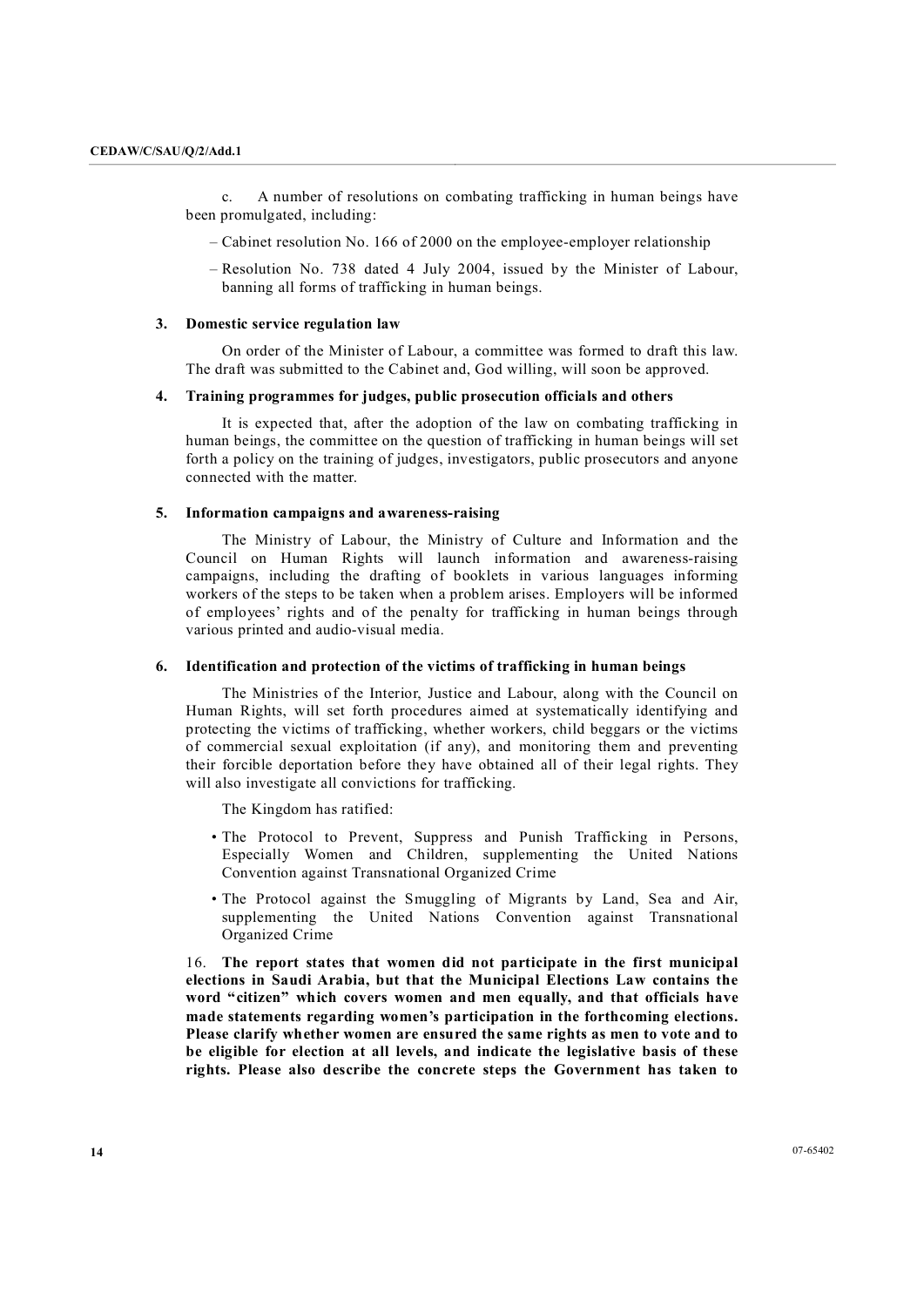## **ensure that women are able to fully participate in the forthcoming elections as voters and candidates.**

Women have the same political rights as men and are ensured the same right as men to participate in the decision-making process. The law does not prohibit women from participating in elections, although, in practice, that participation is not completely possible. Women also have the right to participate in elections of the council of chambers of commerce and have won seats in a number of those councils.

17. **The report notes that the counsel of women has been requested during proceedings of the country's Consultative Council, and that women have participated as members of Consultative Council delegations to regional and international parliamentary meetings. Please describe the level and nature of women's participation in the Consultative Council and its delegations, including whether women have equal rights with men with respect to participation in the Council, and what measures the Government is taking to increase the participation of women in the Consultative Council and its delegations.**

The Consultative Council recently announced that six women had been appointed as part-time advisers to the Council. Those appointments came after the Council had created a permanent supreme national committee of a consultative nature devoted strictly to women's affairs, which is in the process of drafting regulations on women's participation in the labour force. The Council consults the committee when it considers issues that concern women. The committee reports directly to the President of the Council and its members are called "women's affairs advisers".

The Consultative Council has issued a number of resolutions on women, including:

- ß The Consultative Council studied a project regarding the establishment of a supreme council for family affairs in order to create an authority responsible for organizing and reforming all family affairs. The Council approved the project in its resolution No. 7/5 of 23 Dhu'lhijjah A.H. 1426.
- ß In respect of admission to university, the Consultative Council studied the matter and issued resolution No. 6/11 of 2 Safar A.H. 1423. The resolution encompasses various matters, including:

1. The establishment of new applied specializations at the university level for women, suited to their nature and capabilities and to the jobs available to them according to the precepts of the Islamic sharia;

2. The Ministry of Finance was urged to create new posts each year in the budgets of the universities for teaching staff, professors and lecturers. Those posts are to be created in accordance with the situation at each university in respect of quality, specialization and need so as to enable them to strengthen their teaching capacities and increase their admissions;

3. The establishment of a permanent national committee in the Ministry of Higher Education, in which the private sector and charitable organizations participate, to administer the scholarships awarded to individuals, institutions, companies, organizations and States and to develop and guide women with a view to their participation in domestic and foreign study missions.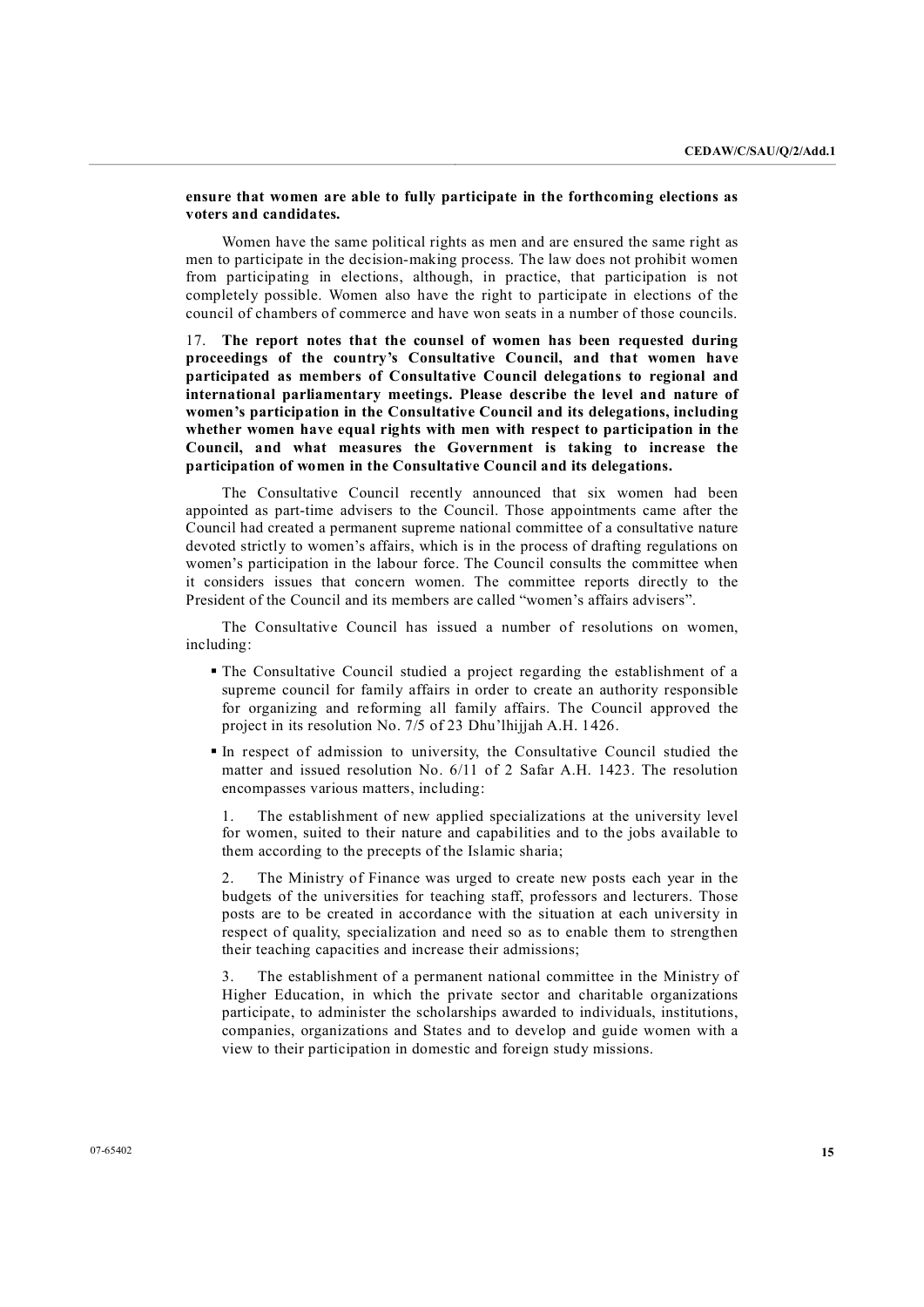• The Council also issued resolution No. 31/35 of 3 Ramadan A.H. 1421 on the activities of the General Presidency of Youth Welfare. The resolution encompasses various matters, including:

1. A study of the contribution of the Presidency to cultural, athletic and social activities for women in keeping with the strictures of the Islamic sharia;

2. That the Presidency increase its contribution to the cultural and intellectual activities of youth by allocating annual prizes in those areas;

3. The importance of concentrating on both the intellectual and physical development of young people and of allocating a sufficient portion of the Presidency's budget to so doing.

In respect of early retirement for working women and their spheres of work, the Council, after studying the draft referred to it, issued resolution No. 7/5 of 18 Rabi` I A.H. 1421 approving the said draft. The resolution encompassed various matters, including:

1. The importance of directing the education of women to applied specializations that need women and can benefit from them, and the importance of providing guidance to women's university supervisors;

2. The reduction of the retirement age for women from 60 to 50. Women also have the right to take early retirement after 15 years of service;

3. Women who have not completed 20 years of service can purchase up to five additional years of retirement;

4. To expedite the feminization of all posts in offices that serve women exclusively, and to open new prospects for the employment of women in the private sector;

5. To consider the creation of a permanent supreme national committee for women's affairs.

18. **The report indicates that the State has provided opportunities for women to rise to positions of leadership within its institutions, including to the level of deputy minister. Please provide statistical information on the number of women, including in leadership positions, at different levels and sectors of government. Please also describe the concrete measures that have been taken, including temporary special measures, to increase the participation of women**  in decision-making at all levels, including in the judiciary, in accordance with **article 4, paragraph 1, of the Convention and the Committee's general recommendations 23 and 25.**

There is nothing in the Civil Service Code, the list of appointments or the list of promotions that would prevent the appointment of women to leadership positions and some have, in fact, attained high grades, although their number remains limited.

Directives exist, based upon direct instructions from the leadership in the Kingdom, to bring about positive changes in this regard. The impact of these changes is becoming clear in the growing numbers of women assuming leadership positions and high professional grades. Although their proportion remains considerably less than that hoped for, their number continues to increase.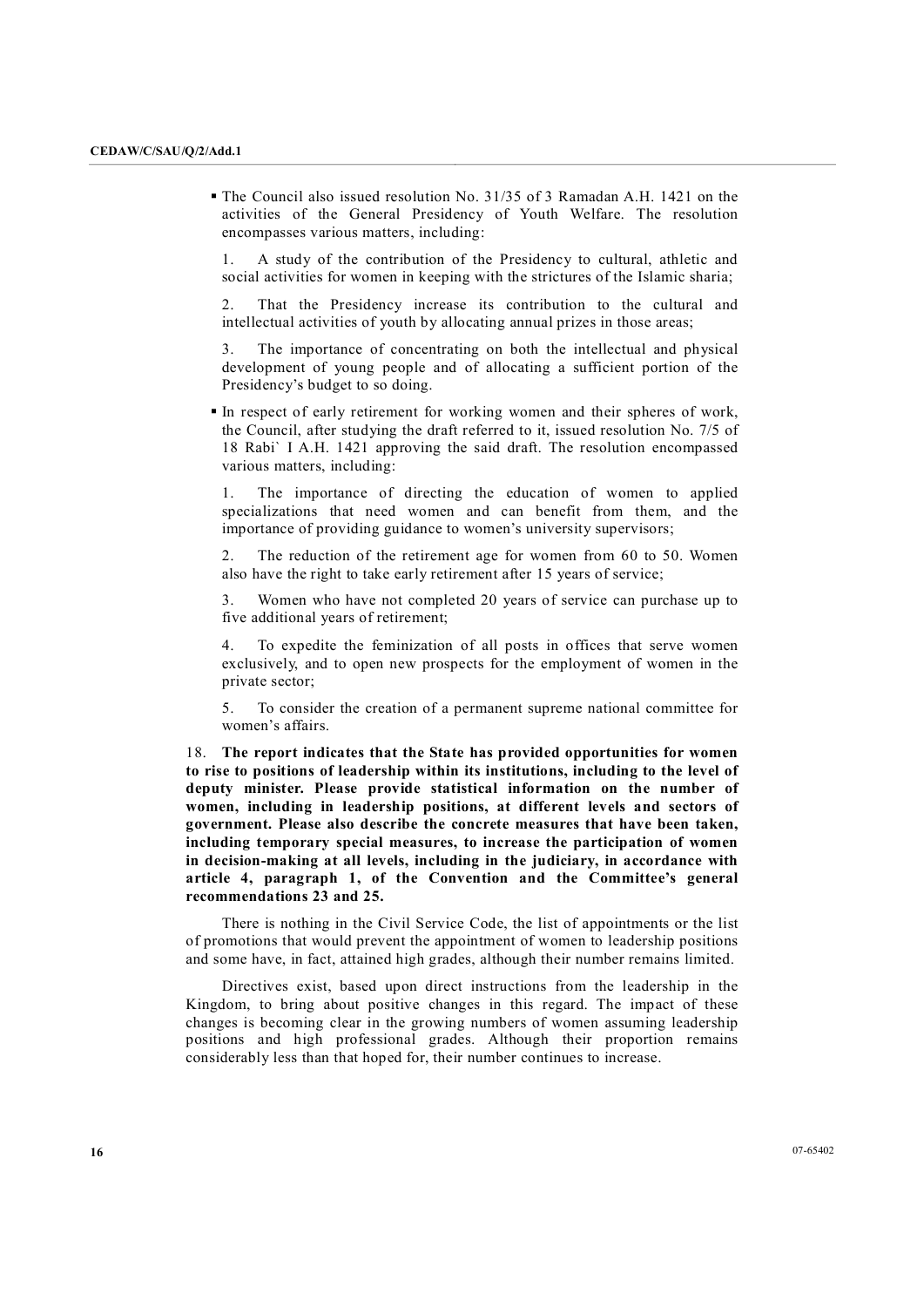# **Distribution of Government officials, by grade**

# **Public officials**

|                | Saudis  |              | Non-Saudis       |                  | Total   |                  |               |
|----------------|---------|--------------|------------------|------------------|---------|------------------|---------------|
| Grade          | Men     | Women        | Men              | Women            | Saudi   | Non-Saudi        | Overall total |
| Minister       | 98      | $\mathbf{0}$ | $\mathbf{0}$     | $\mathbf{0}$     | 98      | $\mathbf{0}$     | 98            |
| Undersecretary | 111     | 1            | $\mathbf{0}$     | $\boldsymbol{0}$ | 112     | $\boldsymbol{0}$ | 112           |
| Fifteen        | 325     | $\mathbf{0}$ | $\boldsymbol{0}$ | $\boldsymbol{0}$ | 325     | $\boldsymbol{0}$ | 325           |
| Fourteen       | 431     | 2            | $\boldsymbol{0}$ | $\boldsymbol{0}$ | 433     | $\boldsymbol{0}$ | 433           |
| Thirteen       | 935     | 8            | $\mathbf{0}$     | $\mathbf{0}$     | 943     | $\mathbf{0}$     | 943           |
| Twelve         | 1 7 7 7 | 6            | $\mathbf{0}$     | $\mathbf{0}$     | 1783    | $\mathbf{0}$     | 1783          |
| Eleven         | 3 0 8 2 | 22           | $\mathbf{1}$     | $\boldsymbol{0}$ | 3 1 0 4 | $\mathbf{1}$     | 3 1 0 5       |
| Ten            | 8 4 8 8 | 93           | 11               | $\mathbf{0}$     | 8 5 8 1 | 11               | 8 5 9 2       |
| Nine           | 10 053  | 226          | 81               | $\boldsymbol{0}$ | 10 279  | 81               | 10 360        |
| Eight          | 15 728  | 551          | 116              | 9                | 16 279  | 125              | 16 404        |
| Seven          | 23 224  | 1 177        | 534              | 41               | 24 401  | 575              | 24 976        |
| Six            | 32 769  | 3 1 2 2      | 220              | 17               | 35 891  | 237              | 36 128        |
| Five           | 27 990  | 3 1 1 9      | 224              | 11               | 31 109  | 235              | 31 344        |
| Four           | 20 211  | 3 7 7 9      | 91               | 6                | 23 990  | 97               | 24 087        |
| Three          | 7 0 0 0 | 586          | 56               | 4                | 7586    | 60               | 7 646         |
| Two            | 3 5 9 5 | 129          | 7                | $\mathbf{0}$     | 3 7 2 4 | 7                | 3 7 3 1       |
| One            | 203     | 4            | 3                | 1                | 207     | 4                | 211           |
| Total          | 156 020 | 12 825       | 1 3 4 4          | 89               | 168 845 | 1 4 3 3          | 170 278       |

## **Education**

|             |          | Saudis  |         | Non-Saudis      |         | Total     |               |
|-------------|----------|---------|---------|-----------------|---------|-----------|---------------|
| Grade       | Men      | Women   | Men     | Women           | Saudi   | Non-Saudi | Overall total |
| Level six   | 2 0 8 2  | 450     | 133     | 8               | 2 5 3 2 | 141       | 2 6 7 3       |
| Level five  | 52 369   | 26 878  | 350     | $7\phantom{.0}$ | 79 247  | 357       | 79 604        |
| Level four  | 42 3 9 8 | 19682   | 249     | 82              | 62 080  | 331       | 62 4 1 1      |
| Level three | 34 939   | 33 844  | 107     | 1               | 68 783  | 108       | 68 891        |
| Level two   | 60 791   | 113 113 | 7833    | 729             | 173 904 | 8 5 6 2   | 182 466       |
| Level one   | 2937     | 14 543  | 387     | 132             | 17480   | 519       | 17 999        |
| Total       | 195 516  | 208 510 | 9 0 5 9 | 959             | 404 026 | 10 018    | 414 044       |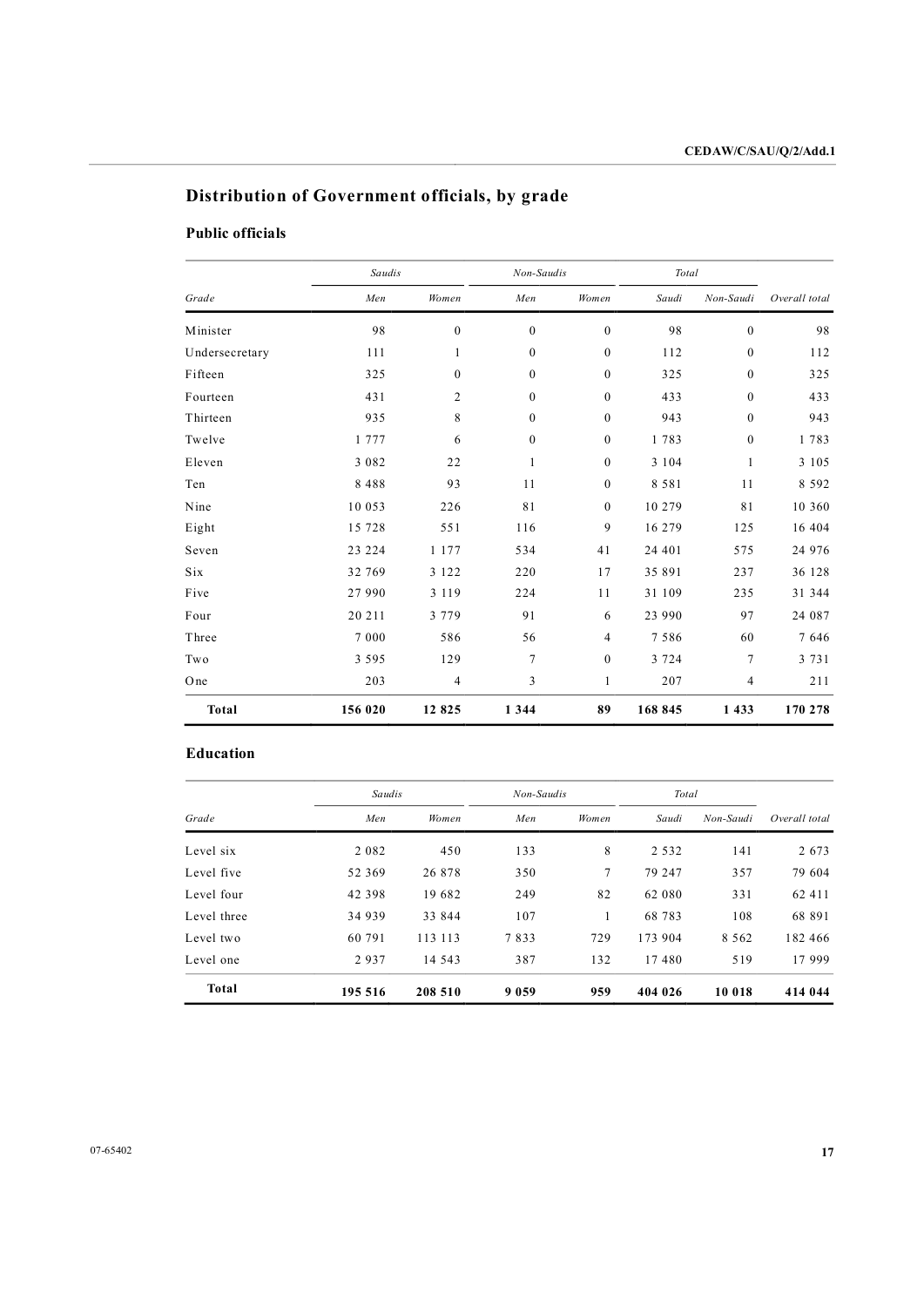#### **Health**

|                      | Saudis  |         | Non-Saudis |          | Total   |           |               |
|----------------------|---------|---------|------------|----------|---------|-----------|---------------|
| Grade                | Men     | Women   | Men        | Women    | Saudi   | Non-Saudi | Overall total |
| Consultant doctor    | 1 0 7 3 | 462     | 489        | 66       | 1535    | 555       | 2 0 9 0       |
| Resident doctor      | 2439    | 1729    | 7977       | 2 3 3 6  | 4 1 6 8 | 10 3 1 3  | 14 48 1       |
| Pharmacist           | 921     | 533     | 143        | 48       | 1454    | 191       | 1 645         |
| Specialist           | 3686    | 1 7 2 6 | 274        | 346      | 5 4 1 2 | 620       | 6 0 3 2       |
| Technician           | 29 7 20 | 12 068  | 1752       | 15 3 7 4 | 41 788  | 17 126    | 58 914        |
| Health assistant (a) | 1434    | 99      | 2 1 7 1    | 5854     | 1533    | 8 0 2 5   | 9 5 5 8       |
| Health assistant (b) | 479     | 83      | 1 0 3 1    | 2 7 1 4  | 562     | 3 7 4 5   | 4 3 0 7       |
| Total                | 104 181 | 46 302  | 57879      | 27 559   | 18 743  | 17386     | 40 493        |

### **University teaching staff**

|                     | Saudis  |         | Non-Saudis |       | Total   |           |               |
|---------------------|---------|---------|------------|-------|---------|-----------|---------------|
| Grade               | Men     | Women   | Men        | Women | Saudi   | Non-Saudi | Overall total |
| Professor           | 849     | 45      | 375        | 74    | 894     | 449       | 1 3 4 3       |
| Associate Professor | 1 3 2 6 | 189     | 643        | 172   | 1 5 1 5 | 815       | 2 3 3 0       |
| Assistant Professor | 3 0 7 6 | 1 3 1 6 | 2 3 9 3    | 662   | 4 3 9 2 | 3 0 5 5   | 7447          |
| Lecturer            | 1 3 3 8 | 1587    | 1 1 0 5    | 210   | 2 9 2 5 | 1 3 1 5   | 4 2 4 0       |
| Assistant           | 3 0 8 0 | 2 743   | 369        | 71    | 5 8 2 3 | 440       | 6 2 6 3       |
| Total               | 9669    | 5880    | 4885       | 1 189 | 15 549  | 6074      | 21 623        |

19. **The report states that Royal Decree No. M/54 (29 Shawwal A.H. 1425), amending several articles of the Saudi Nationality Act to affirm the principle of equality between men and women in all matters relating to Saudi nationality, is to be reviewed with the Ministry of the Interior. Please provide an update on the status of this Decree, and indicate how this Decree will affect Saudi Arabia's reservation to article 9 (2) of the Convention.**

Royal Decree No. M/54 (29 Shawwal A.H. 1425) contains a number of positive provisions concerning the legal consequences of the marriage of a Saudi woman to a foreign man or a Saudi man to a foreign woman and the resultant consequences with regard to the nationality of the husband and the wife in both cases. However, the Decree does not affect the Kingdom's reservation with regard to

article 9 (2) of the Convention. This reservation was based upon one of the most important foundations of the Saudi Arabian Nationality Act, namely, the principle of non-recognition of dual nationality.

20. **Please provide data and information on the education levels and access to education of women and girls from rural areas, ethnic or other minorities and nonSaudi nationalities.**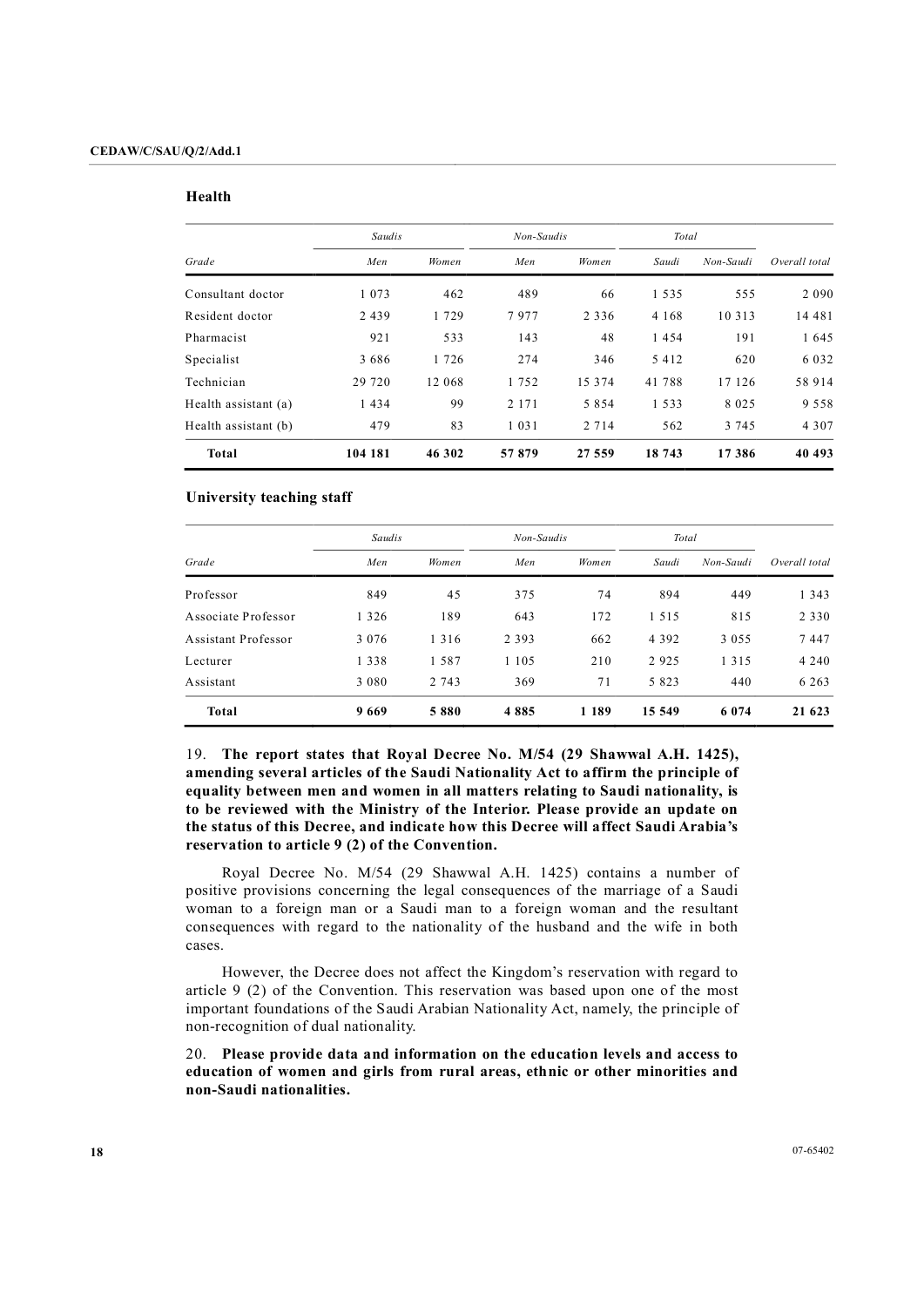The following tables show enrolment numbers by educational stage in the various regions. The fact that girls and boys in remote regions receive material compensation for attending school has contributed to encouraging families in these regions to enrol children of both sexes in schools.

## Government kindergarten data, A.H. 1426-1427

| Sex   | <i>Schools</i> | Enrolled | Newly enrolled | <b>Teachers</b> | <i>Administrators</i> | Workers |
|-------|----------------|----------|----------------|-----------------|-----------------------|---------|
| Mixed | 512            | 104 999  | 12 614         | 10655           | 523                   | 2977    |

## **Primary stage data, A.H. 1426-1427**

| Sex         | <b>Schools</b> | Enrolled      | Newly enrolled | <i>Teachers</i> | Administrators | Workers  |
|-------------|----------------|---------------|----------------|-----------------|----------------|----------|
| <b>Boys</b> | 6 603          | 1 257 277     | 201 196        | 104 171         | 3 0 2 3        | 10 2 9 4 |
| Girls       | 6 7 1 4        | 1 1 7 5 7 8 3 | 196 883        | 111 851         | 6 5 0 5        | 16 3 9 9 |
| Total       | 13 317         | 2 433 060     | 398 079        | 216 022         | 9 5 2 8        | 26 693   |

## **Middle stage** data, A.H. 1426-1427

| Sex         | <b>Schools</b> | Enrolled  | Newly enrolled | Teachers | <i>Administrators</i> | Workers |
|-------------|----------------|-----------|----------------|----------|-----------------------|---------|
| <b>Boys</b> | 3 8 4 4        | 584 547   | 198 086        | 52 302   | 2 0 3 1               | 3934    |
| Girls       | 3 4 5 2        | 515803    | 176 350        | 54 058   | 3 2 6 4               | 5 3 8 8 |
| Total       | 7 2 9 6        | 1 100 350 | 374 436        | 106 360  | 5 2 9 5               | 9 3 2 2 |

## **Secondary stage data, A.H. 1426-1427**

| Sex         | <b>Schools</b> | Enrolled  | Newly enrolled | Teachers | <i>Administrators</i> | Workers |
|-------------|----------------|-----------|----------------|----------|-----------------------|---------|
| <b>Boys</b> | 2 2 0 7        | 538 350   | 178 530        | 39 324   | 1 3 7 9               | 2 1 9 6 |
| Girls       | 2 1 8 9        | 462 451   | 152 772        | 45 374   | 2 5 7 4               | 3 3 3 6 |
| Total       | 4 3 9 6        | 1 000 801 | 331 302        | 84 698   | 3953                  | 5 5 3 2 |

#### **Special education data, A.H. 1426-1427**

| Sex         | <b>Schools</b> | Enrolled | Newly enrolled | Teachers | <i>Administrators</i> | Workers |
|-------------|----------------|----------|----------------|----------|-----------------------|---------|
| <b>Boys</b> | 967            | 17 262   | 5419           | 5 2 0 0  | 139                   | 330     |
| Girls       | 123            | 5 0 2 9  | 1 2 2 8        | 1937     | 156                   | 348     |
| Total       | 1090           | 22 29 1  | 6697           | 7 1 3 7  | 295                   | 678     |

21. **The report indicates that curricula for girls and boys are at the point of being standardized between the sexes from kindergarten through secondary**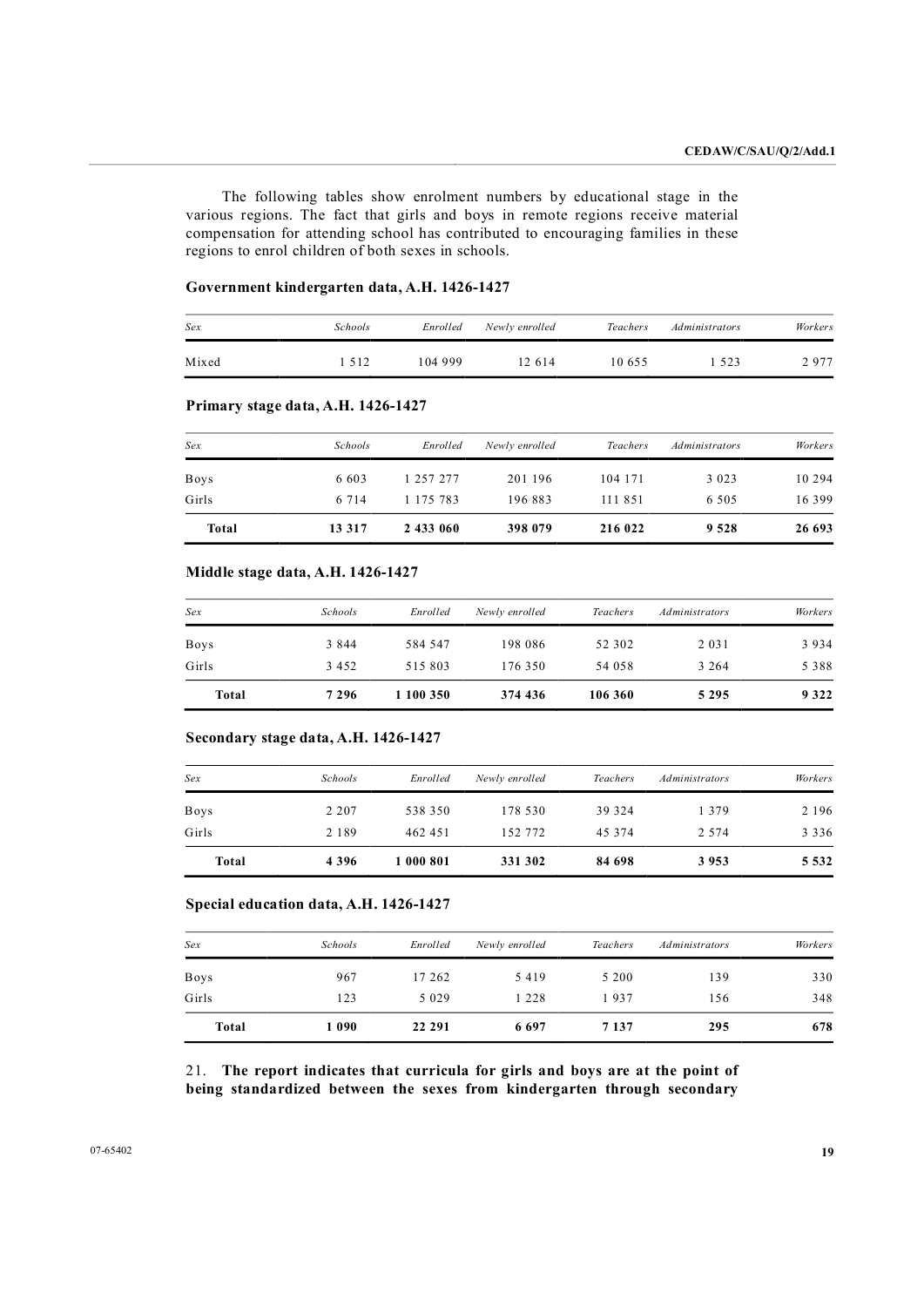**school levels. Please provide further information on this standardization, and its content at the different levels of schooling. Please elaborate in particular whether any measures are being taken to eliminate stereotypical attitude about the roles and responsibilities of women and men in textbooks, curricula and teacher training, to encourage girls to participate in nontraditional educational, vocational, or professional streams, and to open to women and girls all areas of study in the scientific and technical areas.**

Curricula and textbooks for boys and girls have been standardized, and the stereotyping which appeared in some subjects has been amended.

22. **Please provide statistics on women's and girls' participation in different fields and areas of study, as compared to men's and boys', in colleges and universities.** 

| Educational level    | Male students | Female students |
|----------------------|---------------|-----------------|
| Intermediate diploma | 67 049        | 17943           |
| Baccalaureate        | 178 450       | 327 482         |
| Degree               | 1 3 5 1       | 319             |
| Masters              | 5 5 6 2       | 3 5 7 9         |
| Doctorate            | 1 1 3 9       | 893             |
| <b>Total</b>         | 253 551       | 350 216         |

## **Student enrolment by educational level (Government), A.H. 1425-1426 (A.D. 20042005)**

23. **The report notes that Royal Order No. 651/M (8 Jumada II A.H. 1422) widened the scope of scholarship grants in areas in which women work and where the demands of work require qualification through overseas study. Please clarify whether women have the same access as men to scholarship grants or opportunities for overseas study in all fields or occupations in accordance with article 10 (d) of the Convention, and provide statistics disaggregated by sex and field or occupation on women's levels of participation in overseas study, and scholarships for such studies.**

The following tables indicate the extent to which Saudi women have access to a good number of educational opportunities abroad.

#### **Newly enrolled students studying abroad, A.H. 14251426 (A.D. 20042005)**

| Studying abroad  | Male students | Female students |
|------------------|---------------|-----------------|
| Government grant | 1454          | 659             |
| Own expense      | 2629          | 640             |
| Total            | 4 0 8 3       | 1 2 9 9         |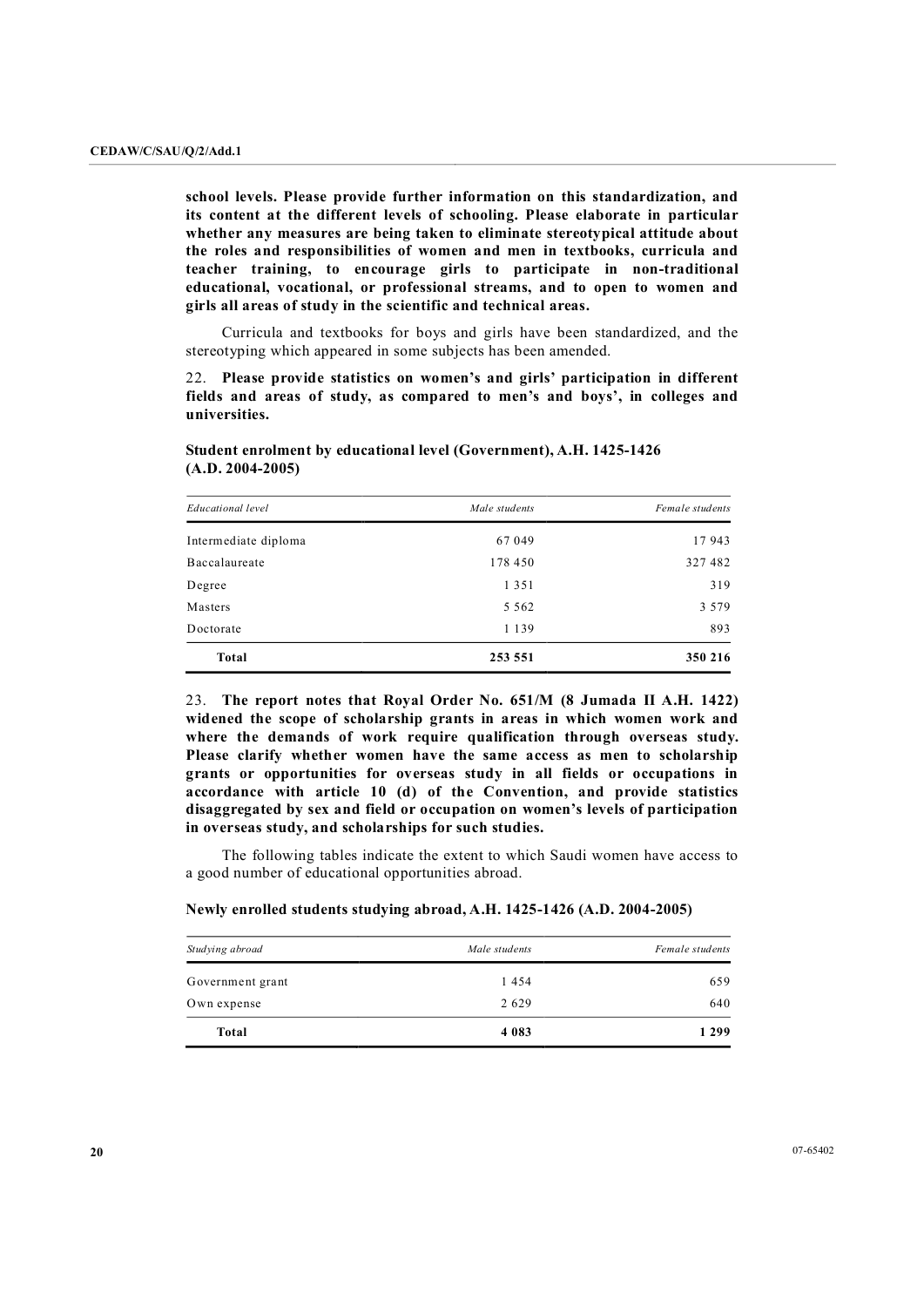| Studying abroad  | Male students | Female students |  |
|------------------|---------------|-----------------|--|
| Government grant | 4 6 4 8       | 2 2 3 1         |  |
| Own expense      | 7 0 7 7       | 1 772           |  |
| <b>Total</b>     | 11 725        | 4 0 0 3         |  |

## **Enrolled students studying abroad, A.H. 14251426 (A.D. 20042005)**

24. **According to the report, the illiteracy rate for women (25.18 per cent) is more than double that of men (11.7 per cent). Please describe the measures in place to address illiteracy in women and the results achieved through implementation of such measures.**

In view of the high female illiteracy rate, the State has opened more schools for women in order to enable a greater number of them to enrol therein.

The following table shows this clearly.

#### **Adult education, A.H. 14261427 (A.D. 20042005)**

| Male   | 944    | 22 637 | 6942    |
|--------|--------|--------|---------|
| Female | 25 818 | 62 441 | 2 8 4 4 |
| Total  | 3788   | 85 078 | 32 760  |

25. **Please provide information and statistics on women's labour force participation in the informal sector, including nonSaudi citizens. Please also describe the types of legal, social or other services and protections available to women in the informal sector, and any measures to increase their availability and accessibility.**

With regard to the social and legal services and protection available to women in the informal sector, women enjoy  $-$  on an equal footing with men  $-$  all of the rights and guarantees conferred by the regulations and mechanisms in force and, indeed, are afforded special consideration.

It should perhaps be noted here that the new Judicial Code was recently enacted, providing for the establishment of labour courts competent to deal with the cases of workers in the unofficial private sector, to allow them to claim their rights.

Moreover, the Labour Code promulgated recently includes numerous positive provisions concerning male and female workers.

26. **The report indicates that the Social Security Act and Social Insurance Act apply to women as well as men, and that benefits are available to women, particularly women "with no male provider". Please clarify whether women have the same rights as men to receive pensions or other benefits under these acts, and provide statistics disaggregated by sex regarding the provision of services and benefits under these acts.**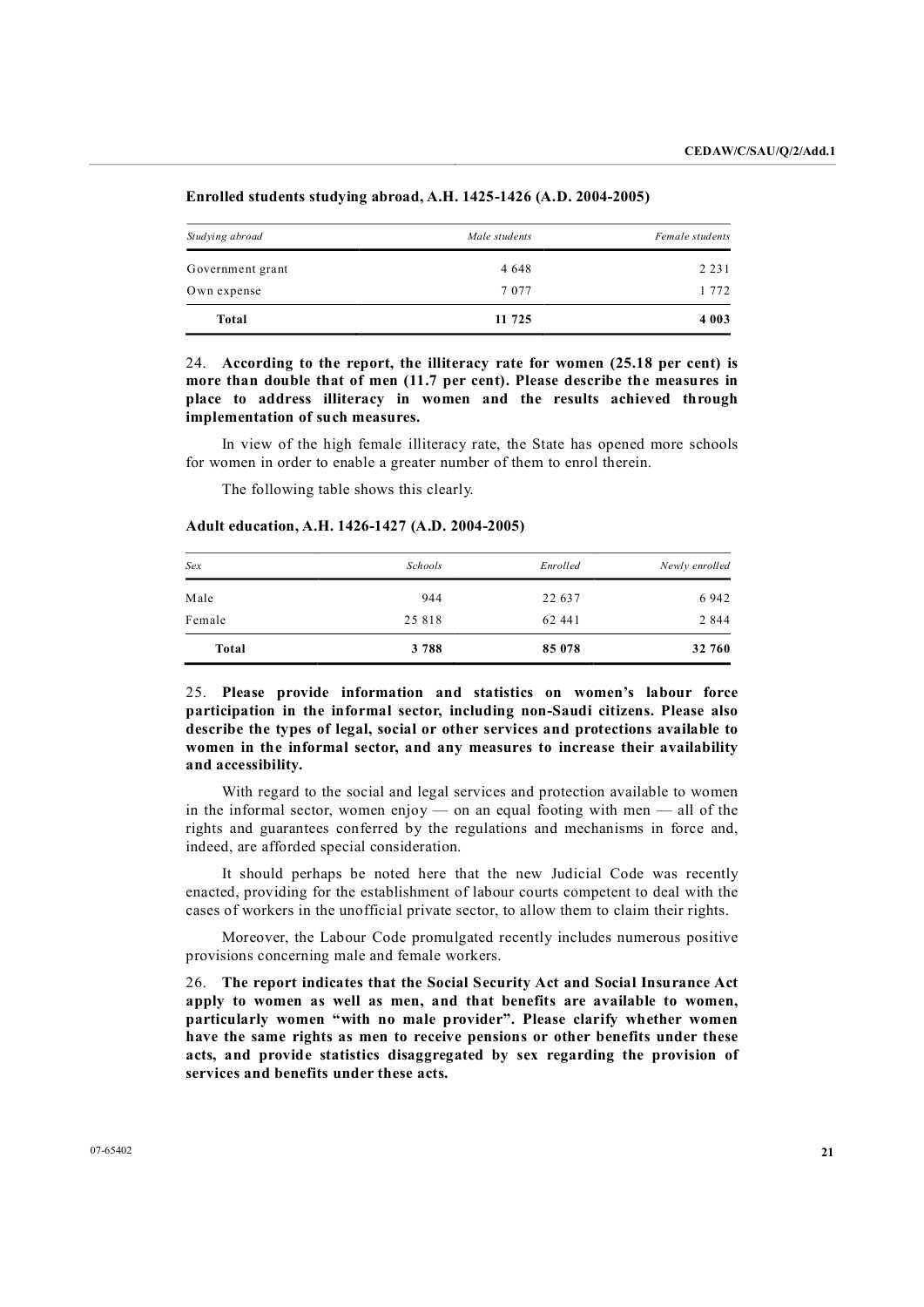The Social Insurance Act refers to a number of considerations which contribute to the preferential treatment of women with regard to social insurance, through:

## **The establishment of women's units and sections in the offices of the General Organization for Social Insurance**

Aware of the need to serve different groups of women, the organization established women's sections, starting with its three largest offices in Riyadh, Jiddah and AlSharqiyyah in which the main body of work is done. These sections started work on 1 Ramadan A.H. 1424, in implementation of Ministerial Decision No. 120 of 12 Rabi' II A.H. 1425 on increasing employment opportunities for women and the spheres of their employment. Paragraph two of the said Decision in particular requires all governmental authorities providing services relating to women to establish women's units and sections, on a needs basis. The organization adopted measures for the implementation of this Decision which are sensitive to the requirements and the growth in numbers of female clients and their geographic distribution throughout the Kingdom, such that women's sections will be established in the remainder of its offices according to a schedule and, ultimately, will provide services to women in all of its offices. To date, women's sections exist in four of the organization's offices. The measures also take into account the allocation of women's sections in the office buildings of the organization which are currently being established and those which will be established in the future.

## **Legal rights particular to women under the Act**

The Act does not discriminate between men and women with regard to the registration of contributors and the applicability of the Act to companies. Any person covered by the Act, whether male or female, must be registered and the Act affords women the opportunity to obtain the benefits which it provides, once they are registered, on an equal basis. However, the Act respects the nature of women and gives them special benefits and compensations, the most important of which are the following:

- Whereas men, in order to receive a retirement pension, must contribute for 120 months and reach the age of 60, women have the right to request a retirement pension at the age of 55, after payment of 120 months of contributions
- Women have the right to request a lump sum payment at any time they wish when they leave work, whereas men must reach the age of 60
- With regard to family members, a number of differences between the entitlements of men and women exist, as follows
	- o The entitlement of a widow to her share of her deceased husband's pension continues without any conditions, whereas a widower is not entitled to the pension of his deceased wife, unless he is unable to earn
	- o Pension payments to female family members of the deceased continue without any conditions (unless they marry, in which case pension payments cease and they receive a marriage grant equivalent to 18 months of monthly pension income; in the case of divorce, they are entitled to restoration of their pension payments), whereas payments to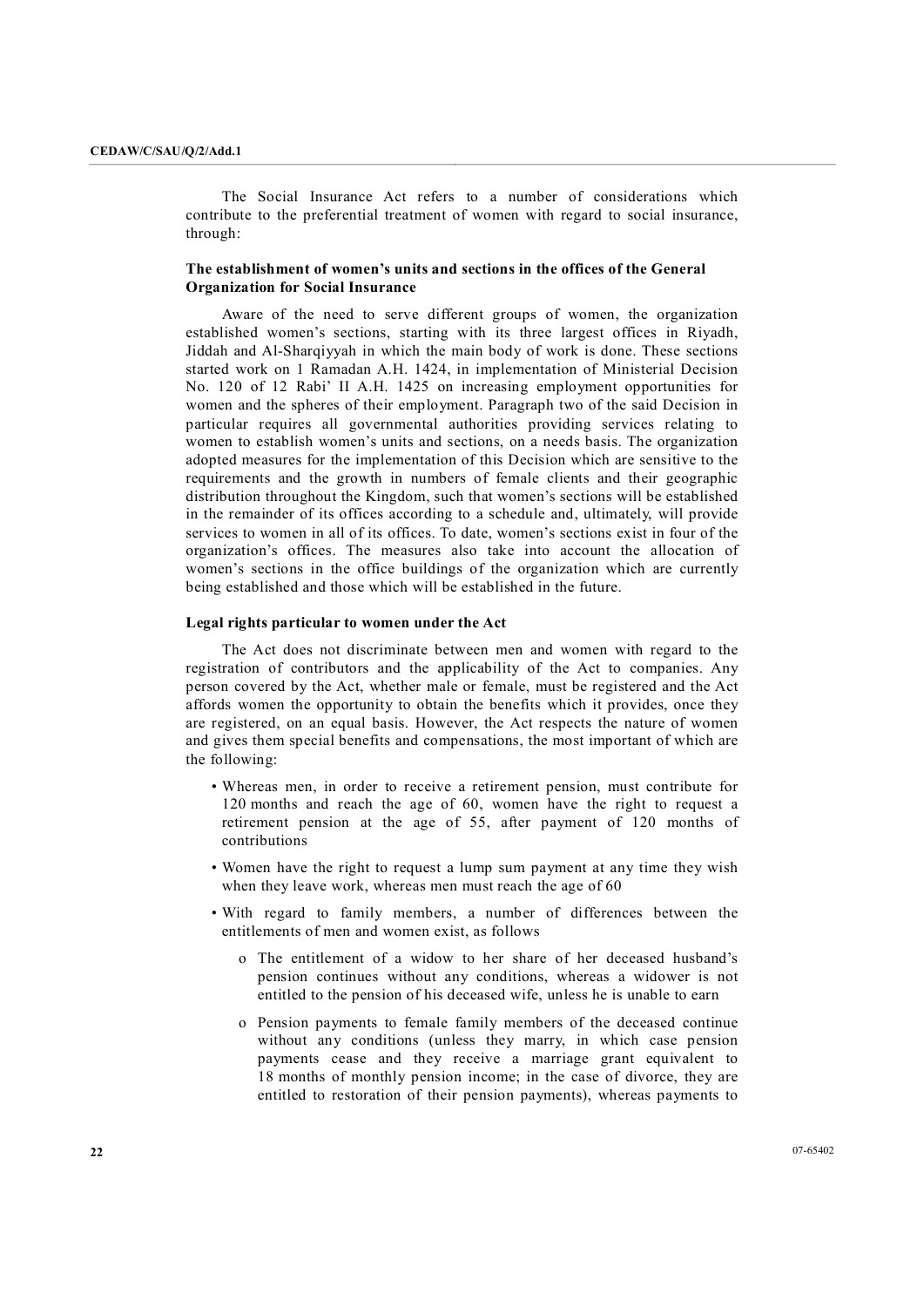male family members cease when they reach 21 years of age and may be extended to the age of 26 if they are completing their studies

#### **Implementation of the Act**

In order to implement the Act on behalf of those whom its provisions address and in an attempt to prevent employers from avoiding registration of their male and female employees, the organization has cooperated with the Ministry of Labour to the effect that an employer submitting a request to the Ministry for any service (recruitment) must present a certificate of insurance, which attests that he has registered all of his employees, male and female, in the system. This has led to an increase in the numbers of registered male and female contributors and, in particular, female employees in hospitals, medical centres and private schools. Moreover, the organization has cooperated with a number of other government authorities to implement comparable measures, which has raised the level of coverage.

#### **Statistics relating to women contributors to and beneficiaries of the system**

- The number of female contributors to the system as of 30 Shawwal A.H. 1428 was 104,914.
- The average growth in the number of female contributors over the past three years is approximately 15 per cent.

## **Number of beneficiaries receiving monthly pensions and the average value of those pensions as of 30 Shawwal A.H. 1428, corresponding to November 2007**

| Type of benefit                                       | Number of beneficiaries | Value of monthly<br>pensions |
|-------------------------------------------------------|-------------------------|------------------------------|
| Retirement pensions                                   | 3913                    | 8 2 5 2 5 8 7                |
| Occupational and non-occupational disability pensions | 680                     | 1 3 5 3 9 6 1                |
| Female family member pensions                         | 86 449                  | 57 619 641                   |
| Total                                                 | 91 042                  | 67 226 189                   |

• Approximately 3,000 women receive a marriage grant annually. The total value of these grants is approximately 25 million riyals annually.

• In addition, some female beneficiaries receive lump sum payments payable to beneficiaries (and their families) when they are ineligible for monthly pensions. In the last year (A.H. 1427), a total of 40 million riyals was paid to approximately 4,000 female beneficiaries.

## **Grievances**

- Any contributor or beneficiary (male or female) or employer may appeal against the decisions of the Organization before its governor, and against decisions of the governor to the Board of Directors.
- Any beneficiaries or contributors (male or female) may appeal against the decisions of primary medical boards to the Medical Appeals Board, which is a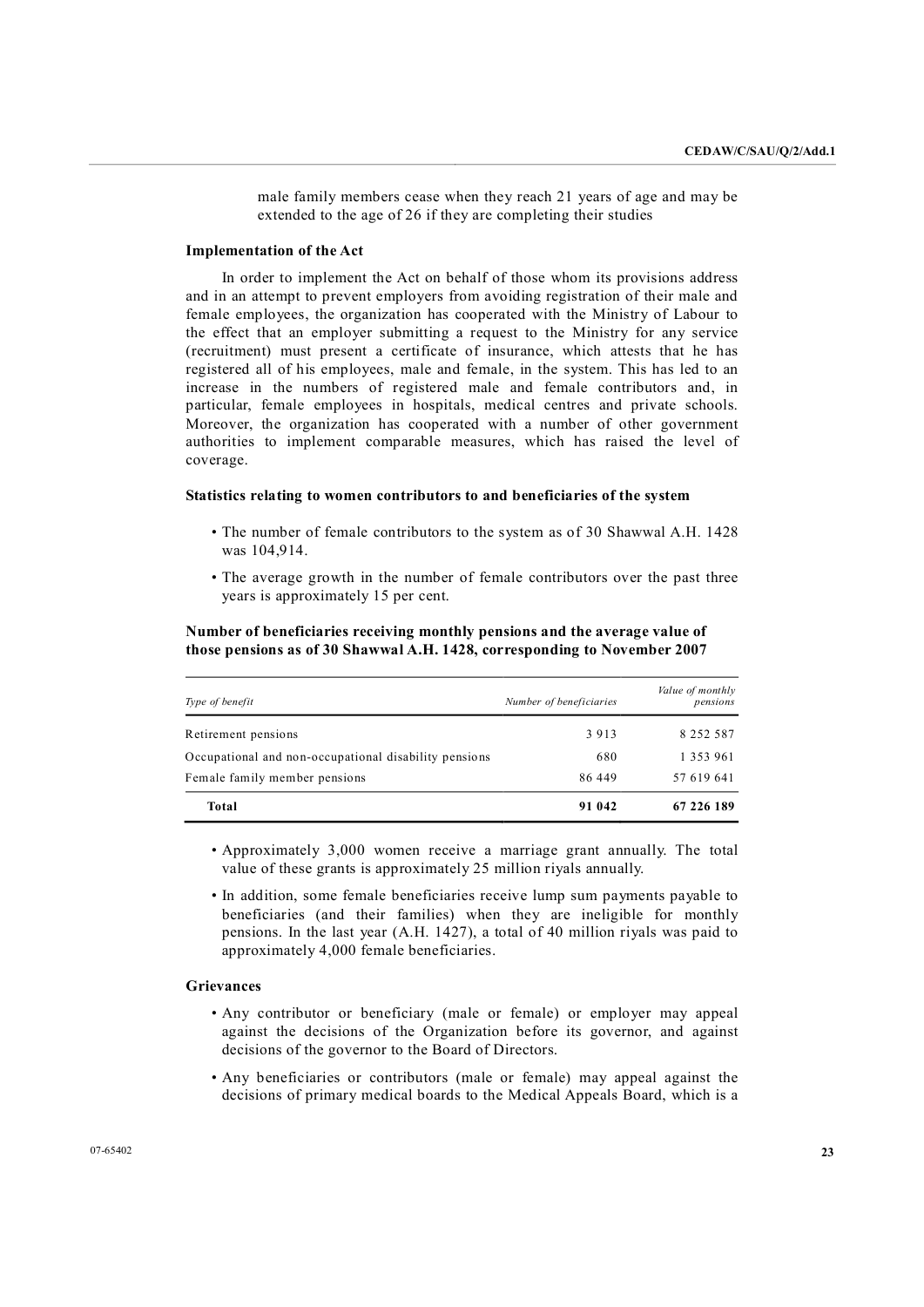neutral, independent committee on which the Organization is not represented and over which it has no authority.

27. **The report notes that the Ministry of Labour, the Ministry of Commerce and Industry, and the Council of Saudi Chambers of Commerce and Industry have been charged with studying maternity leave for working women in the private sector. Please provide an update on this study and indicate whether any legislation has been proposed or other actions taken to enhance maternity leave protections in the private sector, and provide statistical information on the prevalence and use of maternity leave in the public and private sectors.**

The study referred to in question 27 is in its final stages.

28. **Please provide information and data on the access to health services for women and girls from rural areas, ethnic, religious or other minorities and nonSaudi nationalities, including migrant women, and on maternal mortality and morbidity rates for all women, including trends over time.**

Rural women in the Kingdom of Saudi Arabia enjoy the same benefits to which urban women have access. Rural areas in the Kingdom may be considered the same as urban areas in terms of availability of health and education services, including university education for both men and women. Rural areas also have branches of Government departments and banking services available depending upon the size of the community.

There is also a proliferation of development and social service centres and charitable associations and foundations in these areas which attend to the needs of women in particular and the family in general, by raising the health, social, psychological and educational awareness levels of women and teaching them various skills. This is covered in detail in the report.

Health services are provided to women and girls in rural areas through primary health care centres, of which there are currently a total of 1,925 throughout the Kingdom, most of which serve rural areas, in addition to services offered by nearby hospitals.

It should be kept in mind that primary health care centres provide comprehensive health services to women and girls without discrimination. The Kingdom is also now implementing a health insurance system for non-Saudis in order to ensure their access to integrated and comprehensive health services. The expansion of such services has had the effect of improving public health by lowering the rates of most diseases, which has had a positive impact on health in general and women's health in particular, in which area progress has been achieved in recent years.

Average female life expectancy: 74.1 years

Health care for pregnant women: 96 per cent

Percentage of births under medical supervision: 96 per cent

Maternal mortality: 1.46 per 10,000

Infant mortality: 18.6 per 1,000

Under-five mortality: 21.7 per 1,000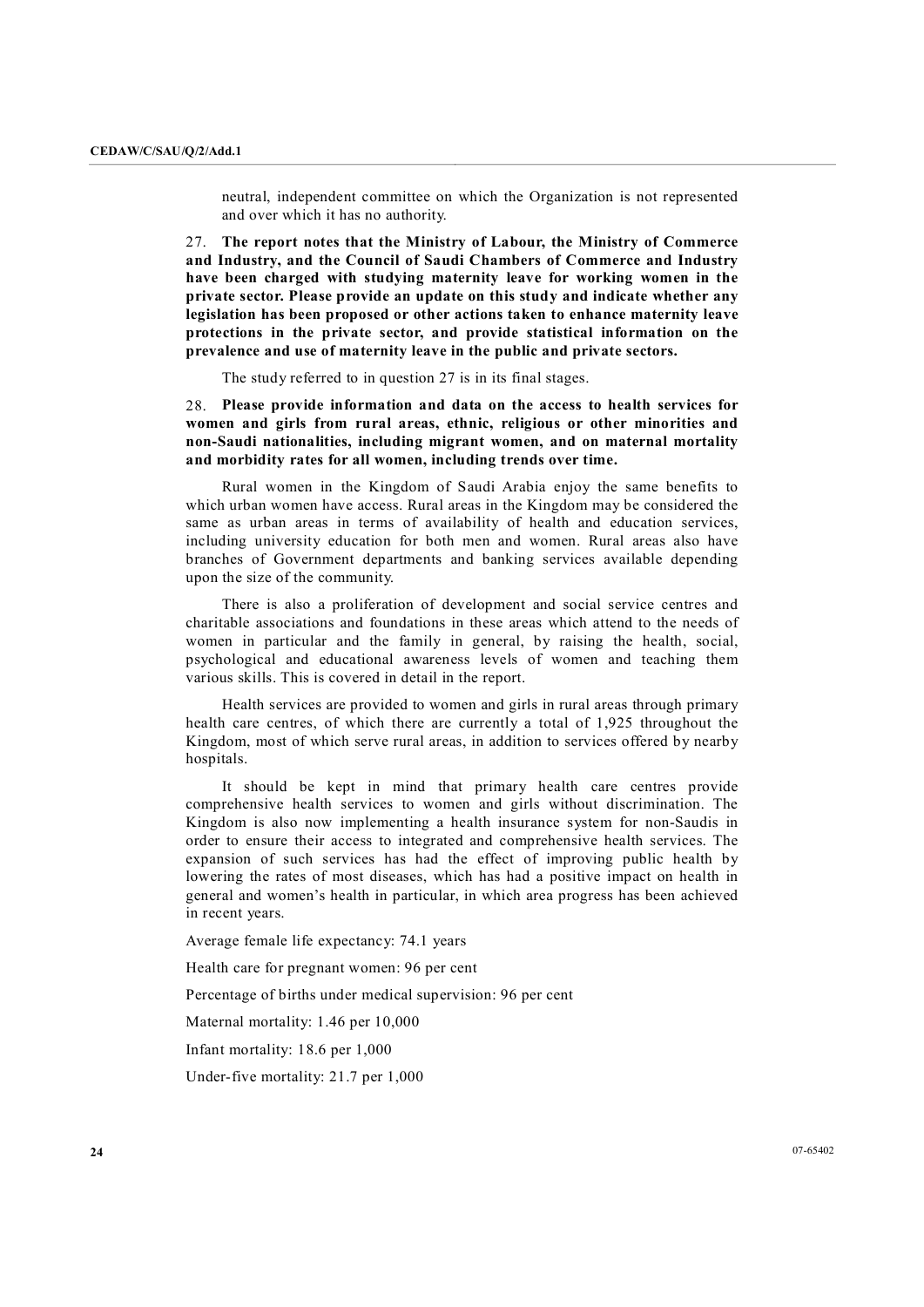29. **The report states that the Government implemented a rural woman pioneer project in 2000 which aimed to raise awareness of health and social issues among rural women, and assist them in acquiring certain skills. Please provide information on the situation of rural women in Saudi Arabia and the impact of this project, including data and trends since 2000 on rural women's education levels, health, participation in the formal and informal labour sectors, access to loans and financial credit, and participation in the country's social and political life. Please include data showing the rates of women's participation as compared to men's in the above areas.** 

#### **The Rural Woman Pioneer Project**

### **Origin of the project**

The idea of the Rural Woman Project arose in A.H. 1406 from the basic concept of the principle of social service (to raise the social level of all individuals in all regards, remove most obstacles and provide a major boost in awareness in all areas, in order to enable them to contribute, advance and, ultimately, innovate). Women's charitable associations operate on the basis of volunteerism, with some professional staff. No matter how active any association is, it is impossible to maintain complete coverage with its services. Therefore, the goal of providing services to a rural society comes up against the problem of delivery. The Women's South Association had no alternative but to implement the idea of training rural women to act as the link between their community and the Association, any Government agency, or the private sector.

#### **Project implementation**

The idea entered the implementation stage in A.H. 1409. The project met with great popularity among the local people and enjoyed good cooperation from the General Presidency for Girls' Education, which provide some female experts to teach the curriculum and open a number of schools in which the project could be implemented.

#### **Project goals**

1. Improving the health, social and family status of rural women.

2. Training a group of rural women pioneers to implement the awareness and education programmes of the project, and to serve as a link between the Association and its rural beneficiaries. In order to achieve this objective, the Rural Woman Pioneer Project has set a number of goals that may be summarized as follows:

- Spreading religious awareness among rural women and girls
- Informing people about Government and non-governmental services and how to benefit from them
- Informing people about harmful health and social practices and how to avoid them
- Encouraging rural women to make use of the resources of their environment, employ their time working in small crafts and develop new skills in sewing and handicrafts.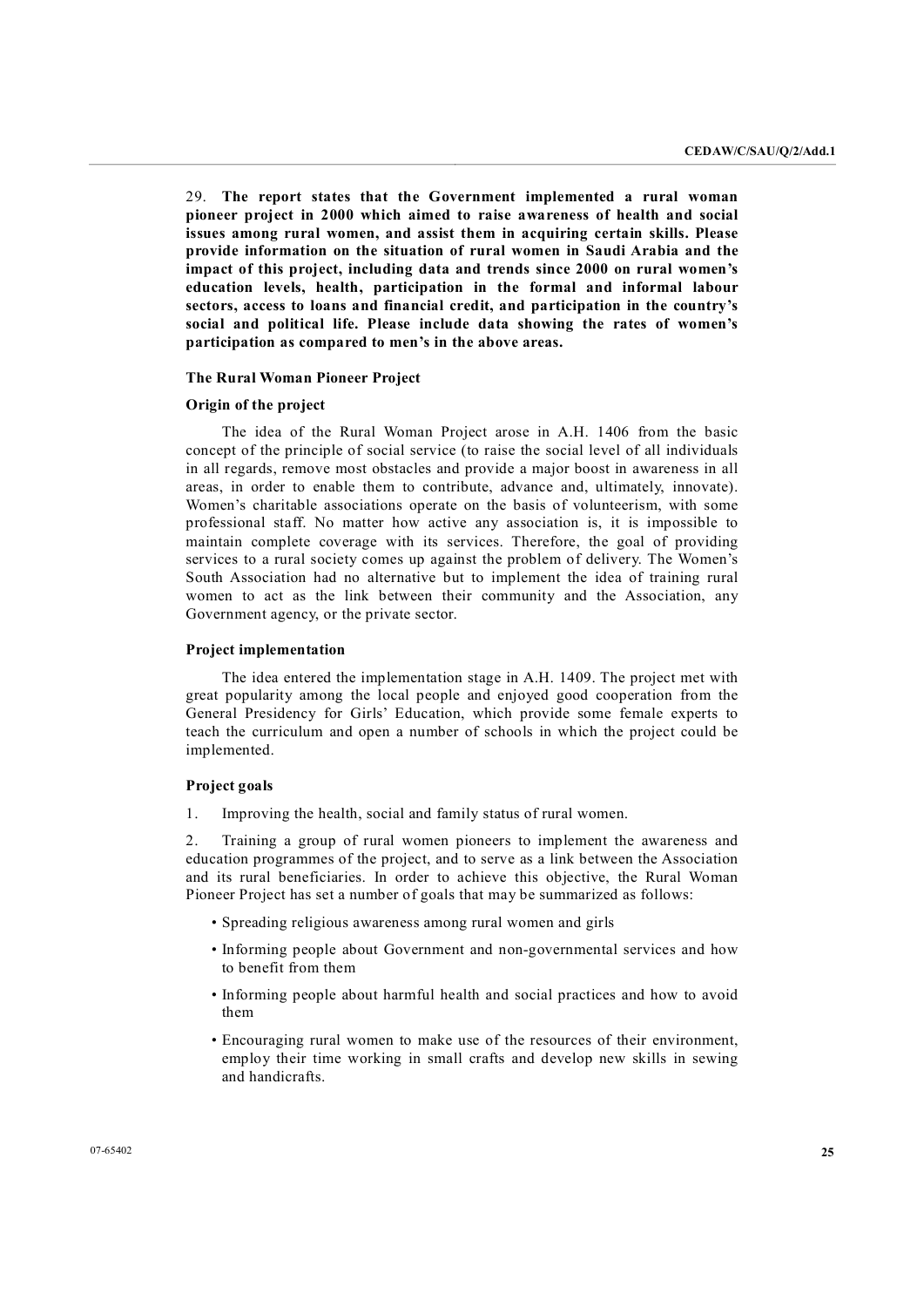## **Project assessment**

An assessment was made of the project at each stage in order to eliminate any shortfalls that might emerge in the course of implementing the programme. It became apparent during the later stages of programme implementation that it was not keeping pace with rapid social development. The Association's board of directors decided to develop the curriculum and assigned that task to the King Khalid University Social Research and Study Centre, which has focused on development of the curriculum with a view to strengthening and preserving balance within the family.

#### **The initial exploratory phase after development**

1. This phase took place at the Women's South Association headquarters in the Wardatayn neighbourhood in the region of Abha in A.H. 1427.

2. This phase graduated 39 women pioneers.

# **Proposal for the implementation of the Rural Pioneer Woman Project**

After developing the project, we studied the extent of the change that occurred during the exploratory implementation of the project's initial phase, at the headquarters of the Association, its suitability to the current situation and synchrony with the development of society. In order for the largest segment of society to benefit from the project, we propose the following:

- 1. The implementation of the project in the villages in which it has already been implemented;
- 2. Implementation of the project in schools that are teaching the literacy curriculum;
- 3. Incorporation of the project  $-$  in terms of time only  $-$  into the literacy curriculum by setting aside a certain portion of the school day to teach the pioneer woman curriculum;
- 4. Only the basic elements of the rural pioneer woman curriculum are included in the literacy curriculum. However, after the rural pioneer woman curriculum was developed by the Social Research and Study Centre at King Khalid University those subjects were gone into in greater depth, with a view to benefiting the family and maintaining its stability;
- 5. The implementation of the programme by the Association, by women specialists in the aforementioned areas;
- 6. Conduct research and study that would contribute to the formulation of rural development plans in the future, and identify and solve problems facing women which prevent them from fulfilling their role;
- 7. To inquire into the situation of elderly and infirm women and to provide them with services through the Association or other organizations.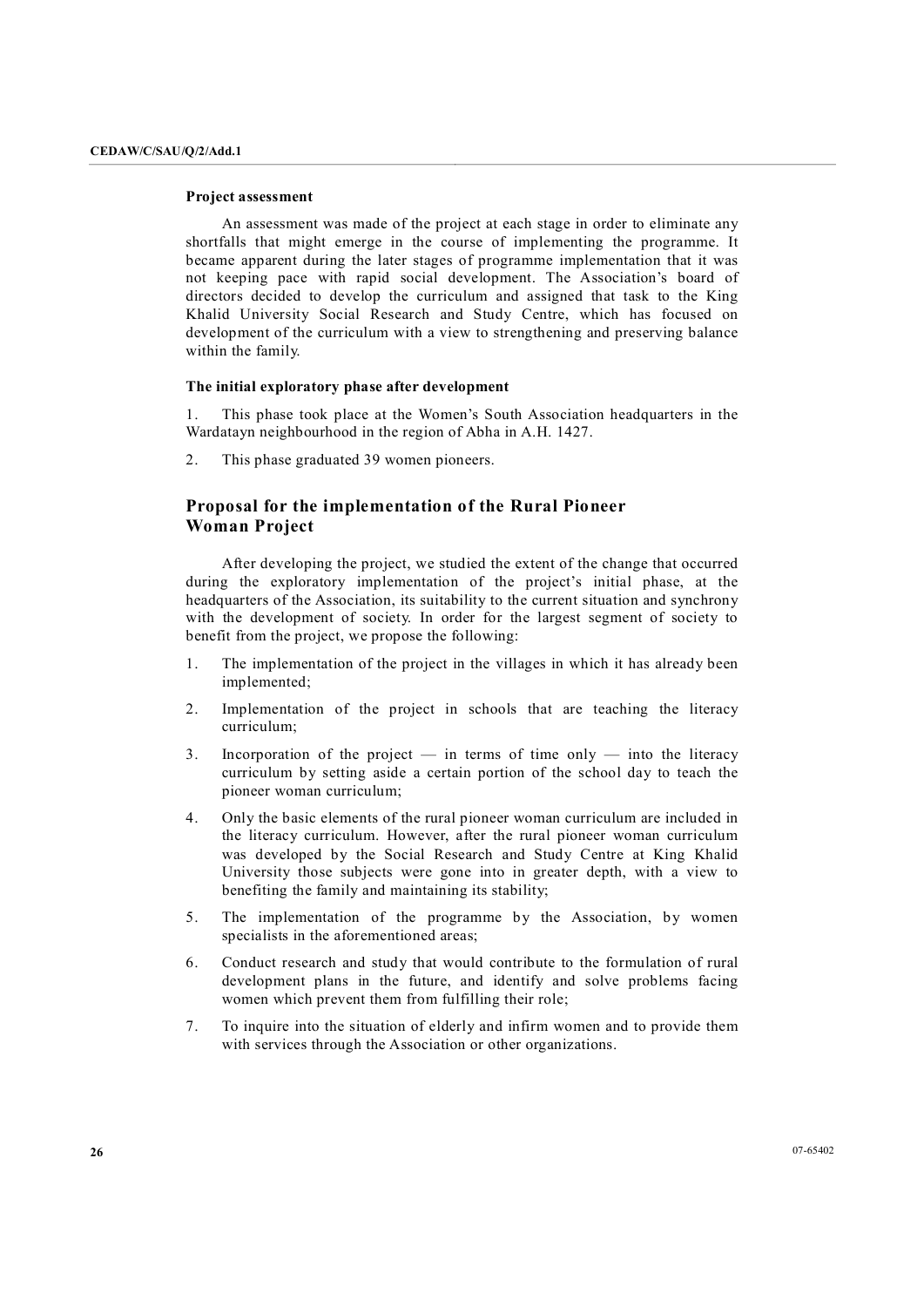**The rural pioneer woman training programme includes the following curricula:**

## **1. Social curriculum**

This includes courses on family, country, work and the socialization of children.

## **2. Health curriculum**

- Understanding the various vaccinations for children;
- First aid;
- Understanding certain diseases and how to prevent them.

#### **3. Religious curriculum**

- Monotheism;
- Understanding what the greatest sins are;
- Providing children with a proper Islamic education.

## **4. Home economics curriculum**

This includes the provision of essential information on home economics.

#### **Phases in the implementation of the project:**

By the grace of God, the project was implemented in 10 villages between A.H. 1411 and A.H. 1423 and graduated 296 pioneer women.

## **Phase one**

The project was launched in the al-Sawda region at the headquarters of the Saqqa schools for girls. The villages served were al-Sawda, al-Saqqa, al-Aziza, Ayn al-Dhibah, al-Souq and al-Waljah. This phase graduated 17 pioneer women.

#### **Phase two**

The second phase took place in the al-Sha'af region at the headquarters of the al-Masqi schools for girls. The villages served were al-Masqi, Al Sarhan, Al Muray`, Tamniyah, Bani Jabrah, Adada, Al Mutayr and al-Qar`a'. This phase graduated 31 pioneer women.

#### **Phase three**

This phase took place in the villages of Al Ya`la. Literacy programmes were introduced and included the memorization of short surahs from the Koran, numeracy, reading and writing. This phase graduated 35 pioneer women.

#### **Phase four**

This phase took place in the Mahayil Asir region in view of its distance from the Association's facilities and because of the people's need for assistance. This phase graduated 45 pioneer women.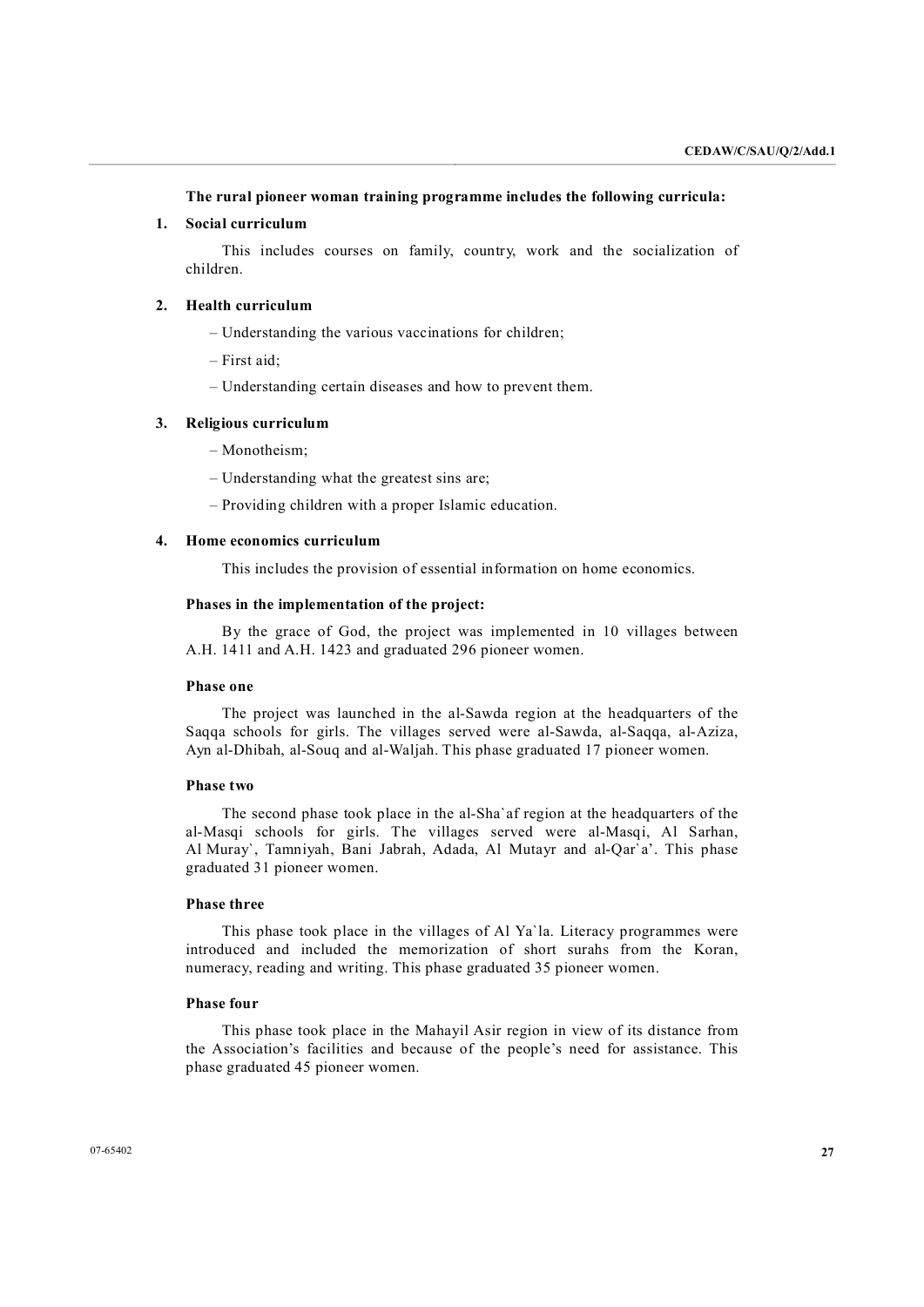#### **Phase five**

This phase took place in the Tabab region and graduated 30 pioneer women.

#### **Phase six**

This phase took place in the al-Shalfa' region and graduated 30 pioneer women.

#### **Phase seven**

This phase took place in the city of Sultan and graduated 14 pioneer women.

#### **Phase eight**

This phase took place in the Wardatayn neighbourhood in the Abha region and graduated 38 pioneer women.

#### **Phase nine**

This phase took place in the al-Namis al-Asfal neighbourhood in the Abha region and graduated 35 pioneer women.

## **Phase ten**

This phase took place in the al-Namis al-'A'la neighbourhood in the Abha region and graduated 21 pioneer women.

#### **Project benefits:**

1. The rural pioneer women became links between the Association and the inhabitants of the villages in which the project was implemented;

2. The infirm and elderly were identified and Association services were extended to them;

3. We were able to follow up on the cases receiving social services from the Association.

### **Project benefits to the areas of implementation:**

1. A course on the memorization of the Noble Koran was given in al-Masqi and Mahayil Asir;

2. Requests were made to establish literacy schools in Al Ya'la, al-Shalfa' and Tabab;

3. Requests to pave certain areas and roads were submitted to municipal offices;

4. Cases that citizens brought to the attention of the woman pioneers were studied, and financial and in-kind assistance was given. Some cases were referred to the orphan support project;

- 5. Telephone services were extended to the al-Sha'af and al-Masqi regions;
- 6. Municipal services were improved in the al-Sha`af and al-Masqi regions;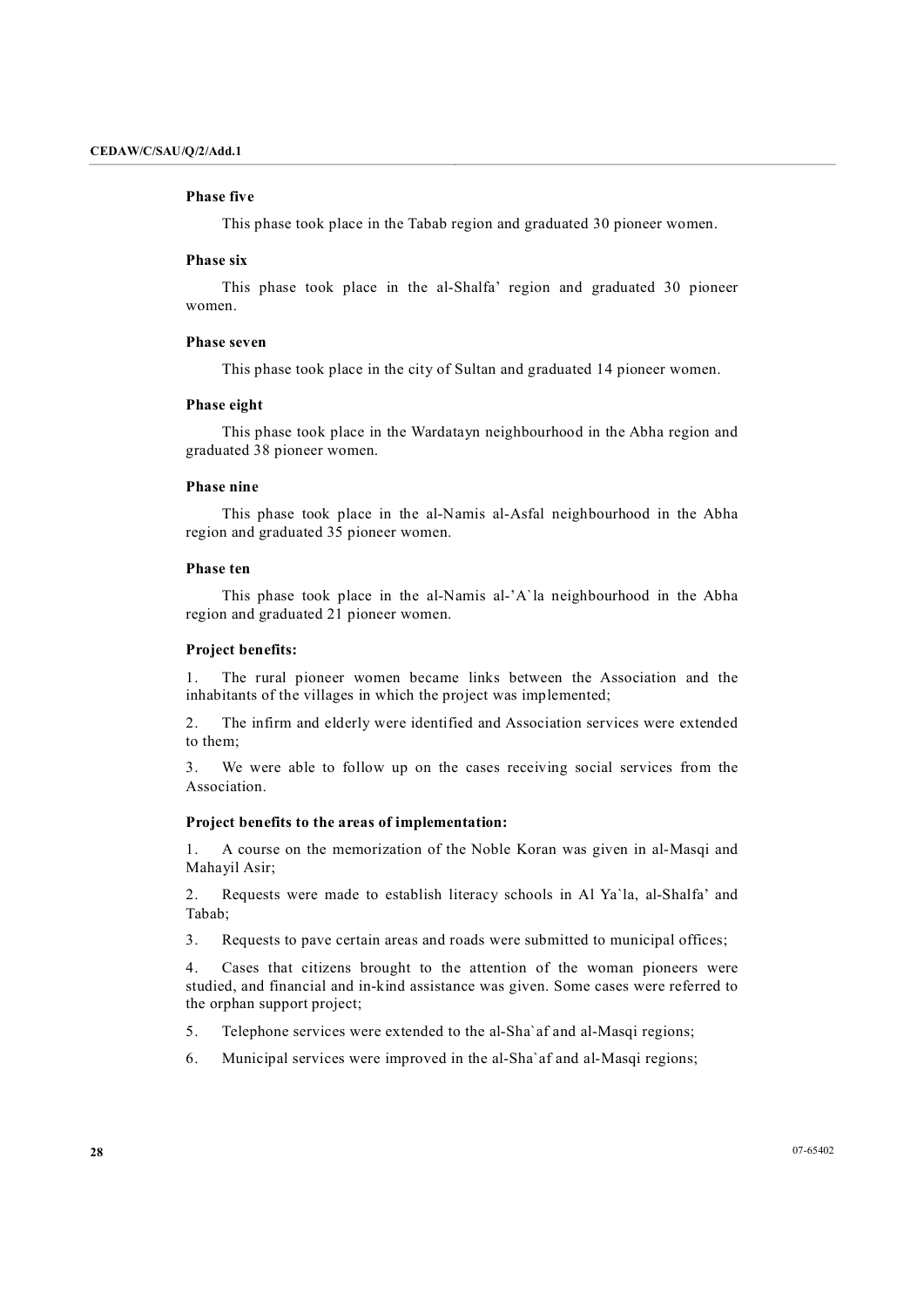7. A course on sewing and pattern-cutting was given in al-Masqi and Mahayil Asir.<br>There have been many other similar projects such as:

- The local communities development project (sustainable development to serve neighbourhoods and villages) in the al-Qasim region, the mother and child education programme and the revolving credit programme to support productive families;
- Projects to train and qualify young women for work and others to train them in certain traditional handicrafts were implemented in the al-Jawf region. Men, as members of the family, also benefit from those centres and associations inasmuch as the family is the focus of such centres.

The State is currently making great efforts at all levels, within the context of the Islamic sharia, to support and enable women and to raise their level of awareness in all areas of life.

30. **The report mentions the formation of "courts of personal status" with responsibility for ruling on all matters related to personal status. Please clarify the proportion of women judges in these courts. Please explain whether women have equal rights with men with respect to their legal capacity, and access to and participation in proceedings before these courts. Please also explain any distinctions between women and men in personal status law with respect to marriage, divorce, child guardianship and custody, inheritance, property** *l***<sub>ownership, the right to decision-making in the family and economic matters,**</sub> **and choice of residence and employment.**

Women enjoy the same rights as men, but there are no women judges in those courts. However, there is a programme to consult female social specialists in cases involving women. Those specialists study cases and prepare reports for the judge before consideration of the case begins. There are no distinctions between men and women in terms of rights and responsibilities. All of the issues raised in question 30 are addressed by the Islamic sharia and are not subject to interpretation, yet each provision is based on wisdom. For example, a man's inheritance is twice that of a woman. However, he is responsible for supporting his family regardless of his wife's financial situation; she is not obliged to spend on her family, even if she is wealthy or works. Yet this is not the rule in respect of inheritance; men do not always inherit more than women. There are many instances in which women have inherited more than men. Men and women are equal in respect of property ownership and they both have every right to work and engage in all economic activities. Women retain all of their rights in that regard and men have no right to impose any control over them in this area. Residence and employment are chosen through consultation within the family and there are no laws governing such matters.

It is worth noting that the regulatory measures of the judicial and dispute resolution systems recently approved by the King stipulate the creation of a highlevel scholarly body to draft the law on business transactions and the Civil Status Code, in order that the courts might abide by them when considering cases.

31. **The report stipulates that "the Islamic shariah is the legal framework for the social laws and, accordingly, a woman has the right to choose a husband**